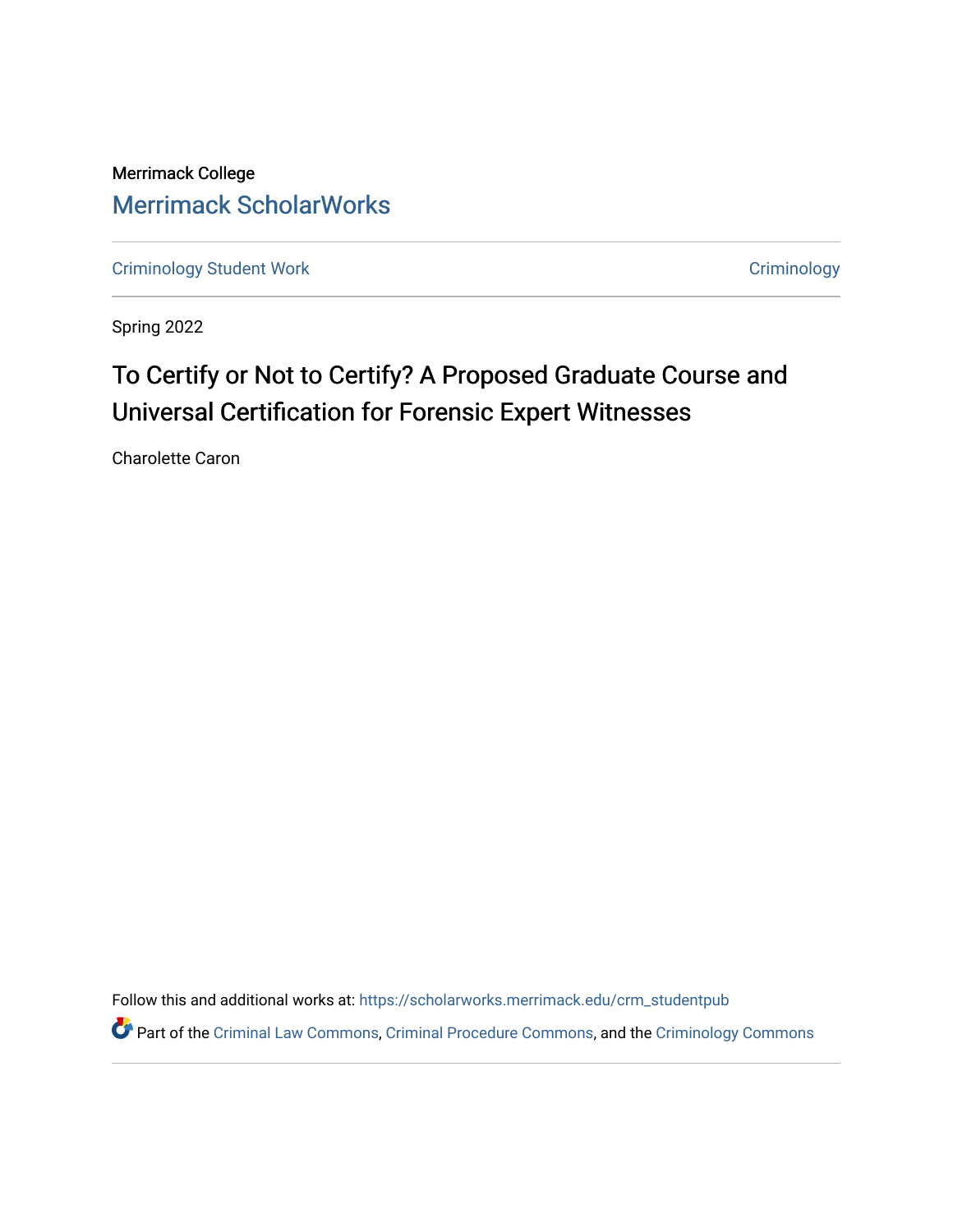# **To Certify or Not to Certify? A Proposed Graduate Course and Universal Certification for Forensic Expert Witnesses**

Charolette Caron

Merrimack College

Winston School of Education and Social Policy

Department of Criminology and Criminal Justice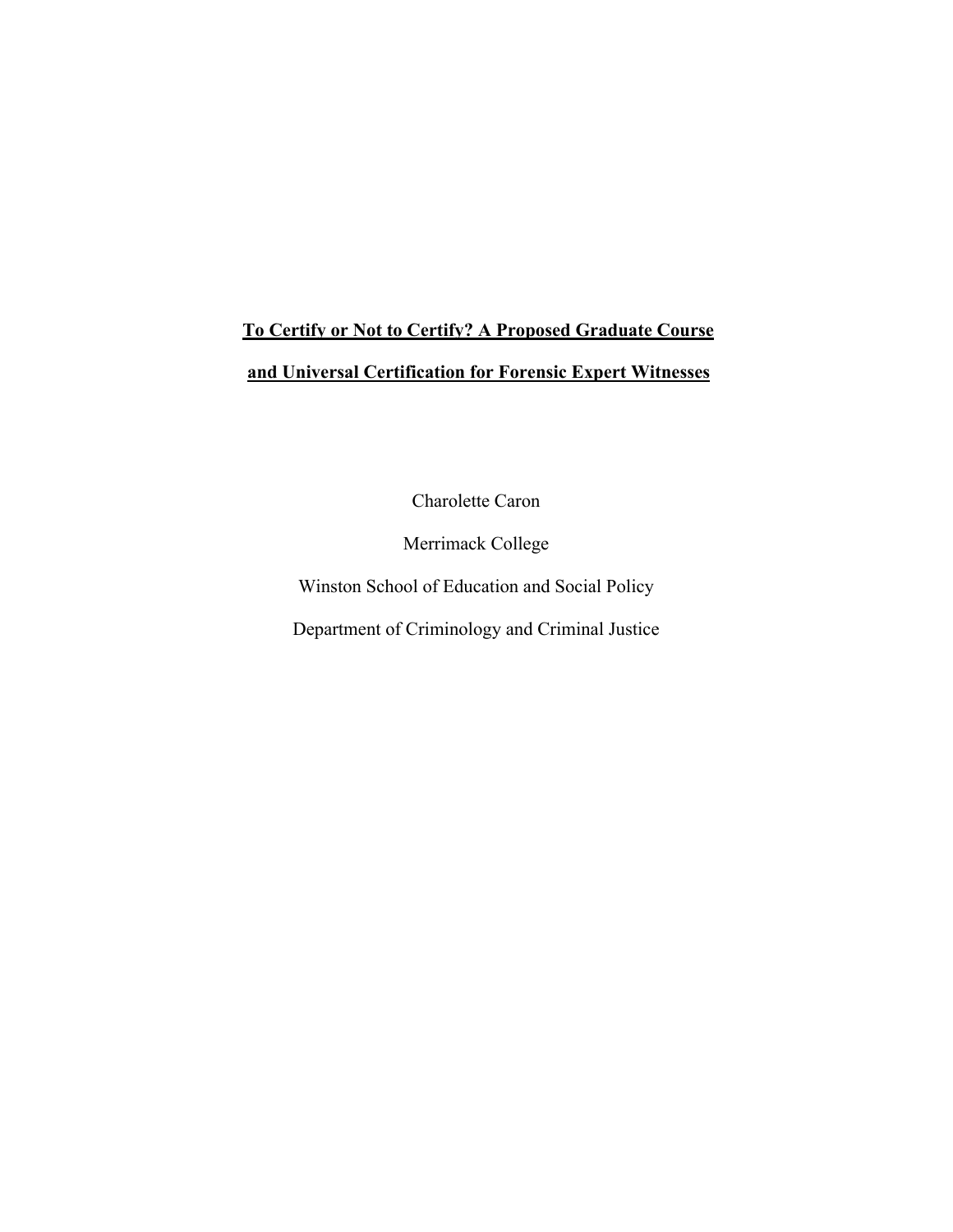#### **Abstract**

During a court proceeding, attorneys will oftentimes bring up evidence related to their case. Since attorneys are usually not an expert in the field of evidence that they are discussing, they will bring in an expert witness. Expert witnesses are asked ". . . to testify in court when complex or specialized knowledge, beyond that of the lay person, is needed to interpret the evidence" (Wilcox & NicDaeid, 2018, p. 100). Forensic expert witnesses and their testimony, especially, are becoming increasingly important regarding accuracy and delivery. It's been found that juries tend to rely heavily on forensic evidence when reaching their verdict and that they value forensic testimony such as DNA and trace evidence over non-forensic evidence such as eyewitness statements (Eastwood & Caldwell, 2015). With forensic testimonies having a potentially large impact on the outcome of a case, one would think that there would be a certification required for these experts to give testimonies, but there is not. If a baseline certification were to be made for expert witnesses, then it would ensure that only the most credible and knowledgeable individuals would be able to make these life-altering testimonies. It has been found that many aspects of an expert's testimony can change the juror's views of the evidence presented, from the expert's experience to how they verbalize their testimony (Eastwood & Caldwell, 2015). I propose that there should be a mandated certification for expert witnesses to testify in court, and I subsequently propose a graduate level class for Merrimack College Students which will aid them in completing this certification.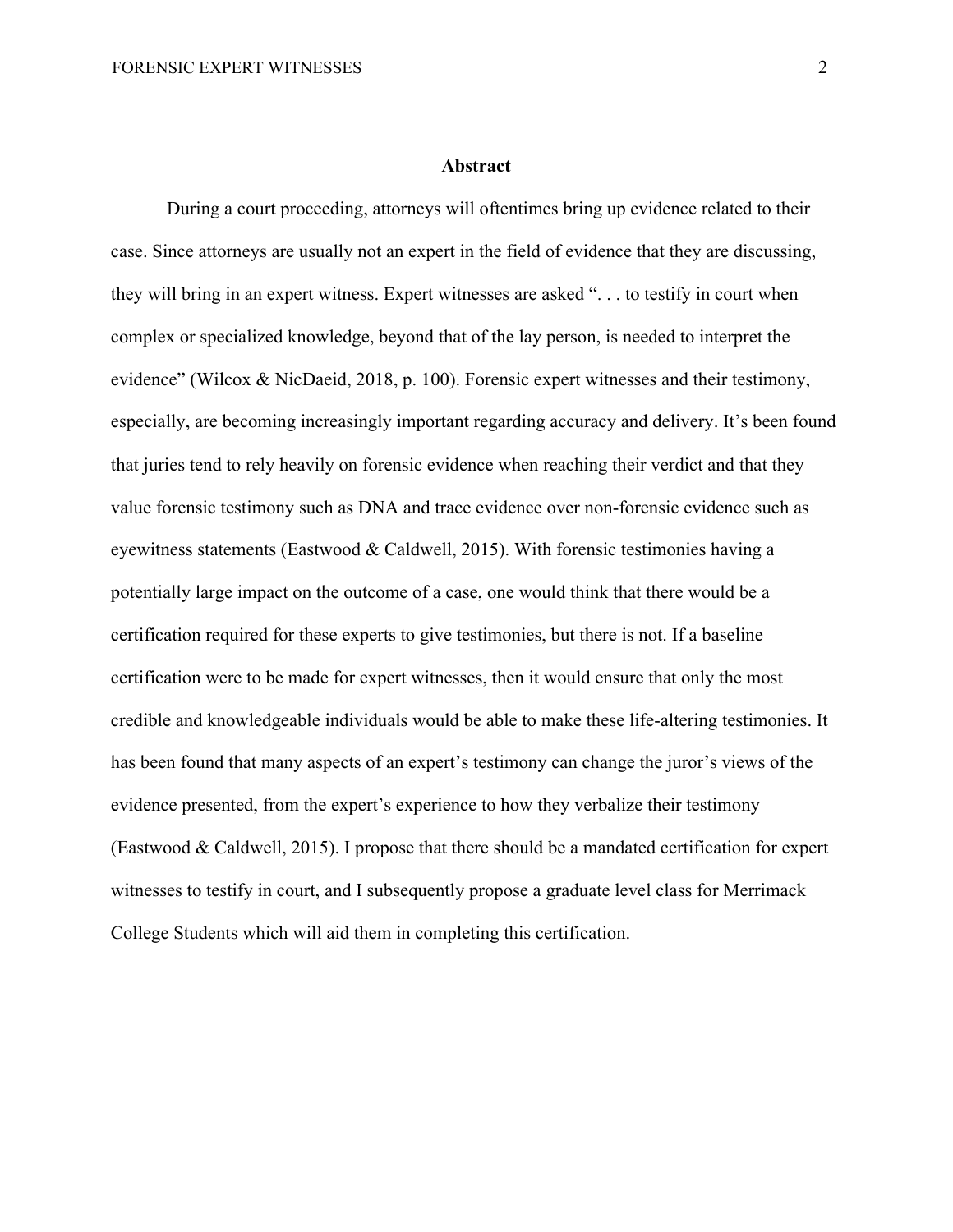# **Current Practice of Forensic Expert Witnesses**

The practice of being an expert witness is not generally a career in itself. Expert witnesses come in different forms, but forensic expert witnesses use their special knowledge gained through their practice to testify in court. Expert witnesses usually have one field of expertise, much like how doctors have different fields of expertise. So, what exactly is forensic science and what are the different disciplines? According to the Department of Justice (DOJ), "forensic scientists examine and analyze evidence from crime scenes and elsewhere to develop objective findings that can assist in the investigation and prosecution of perpetrators of crime or absolve an innocent person from suspicion" (DOJ, 2021, par. 1). Essentially, forensic science is the application of science to the examination of crime. Some of the common forensic disciplines include: ". . . forensic molecular biology (DNA), forensic chemistry, trace evidence examination (hairs and fibers, paints and polymers, glass, soil, etc.), latent fingerprint examination, firearms and toolmarks examination, handwriting analysis, fire and explosives examinations, forensic toxicology, and digital evidence" (DOJ, 2021, par. 2). If, for example, there was a forgery case, where a contractor forged a false memo on their client's check, the prosecution would most likely bring in a handwriting analysis expert to give their opinion. But, if there was a case regarding car paint, the prosecution would not bring in a digital evidence analyst since they are not an expert in the field of forensic chemistry or trace evidence examination. The different disciplines can be confusing, but it is important to realize that forensic experts generally choose and specialize in one field and it is usually in that field that they are called to testify for.

Unlike the depiction of many modern TV shows, crimes are not solved within an hour and it takes many different departments working together to come to a conclusion. For example, if a call is received about a suspected murder framed to look like a suicide, the field investigators will collect as much evidence as they can, and then distribute it to the respective departments.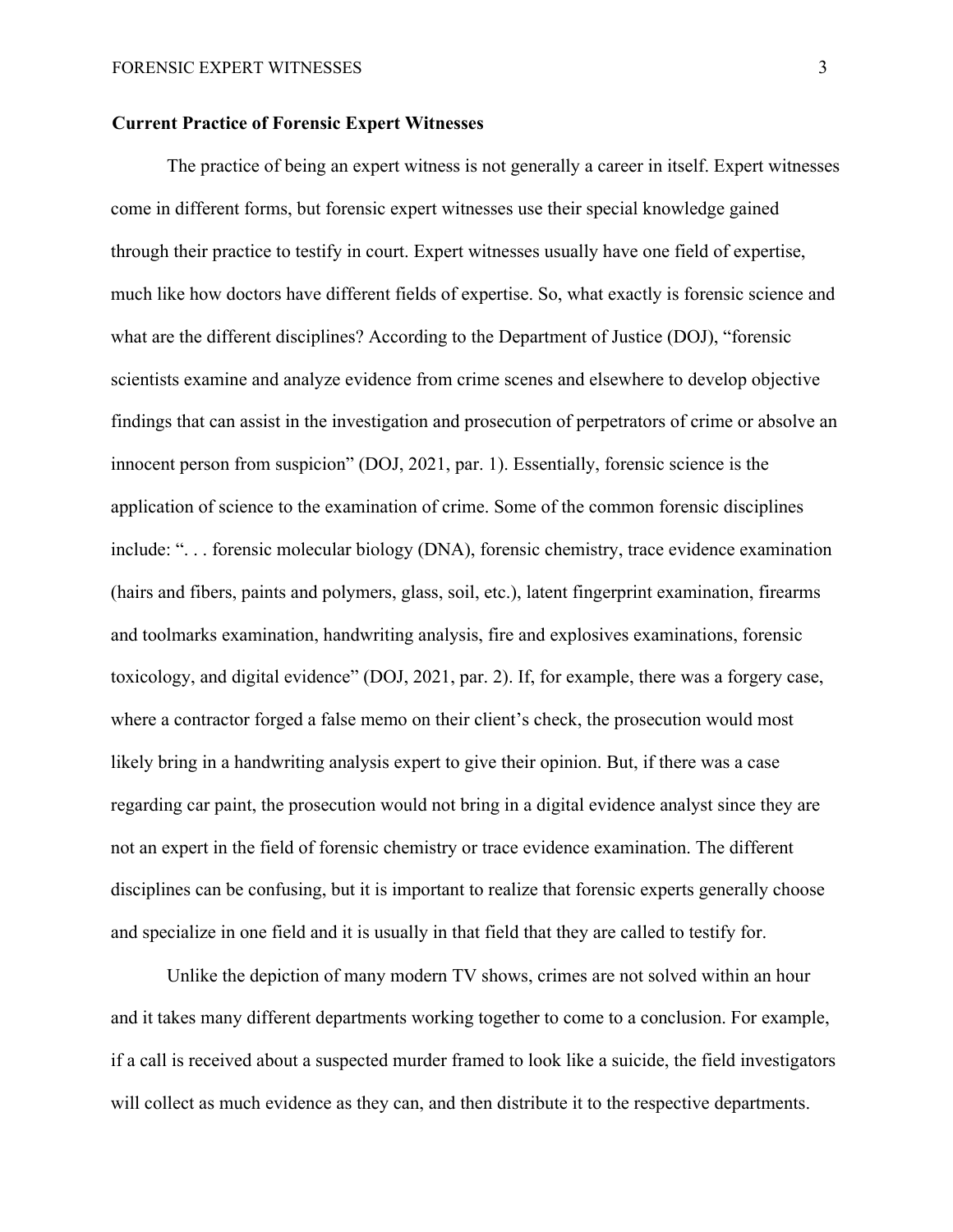#### FORENSIC EXPERT WITNESSES 4

Pictures of blood splatter will be given to a blood splatter analyst to determine the direction that the blood came from and the approximate speed that it was traveling. A molecular biologist will also be given a sample of the blood to determine the blood type of the individual which can then be compared to the body found at the scene. A firearms examiner will examine the gun for its serial number, and then determine if the bullets found at the crime scene were fired by the gun in question. The firearm examiner may also be tasked with ballistic analysis which would help determine the direction that the bullets were traveling in, and approximately where the shooter was standing in relation to the victim when they shot the gun. Latent fingerprint examiners would then be tasked with comparing the fingerprints at the crime scene to those of the victim and the suspect. If there was a suicide note left at the scene, a handwriting expert would also be asked to compare the note with other samples provided to either validate or invalidate the authenticity of the note. All of these expert reports will then come together to determine what happened at a crime scene, and subsequently these specialists may be called into court to relate these findings to the jury (Belanger, 2020).

# **Call for Universal Certification**

With the ever-increasing popularity of crime shows such as *CSI, Criminal Minds,* and *NCIS*, juries have placed a higher importance on forensic evidence. While attorneys originally hoped that these shows would portray their witnesses as heroic, the narrative instead pivoted towards ". . . raising jurors' expectations for forensic science and causing them to acquit if forensic science was absent" (Cole, 2013, p. 131). There have been many studies with various findings regarding the CSI effect, but research has generally shown that the CSI effect created a pro-defense bias within the jury and it can cause the jury to acquit the defense if there is either no forensic evidence given, or if the evidence given is not perceived as sufficient. This is a grand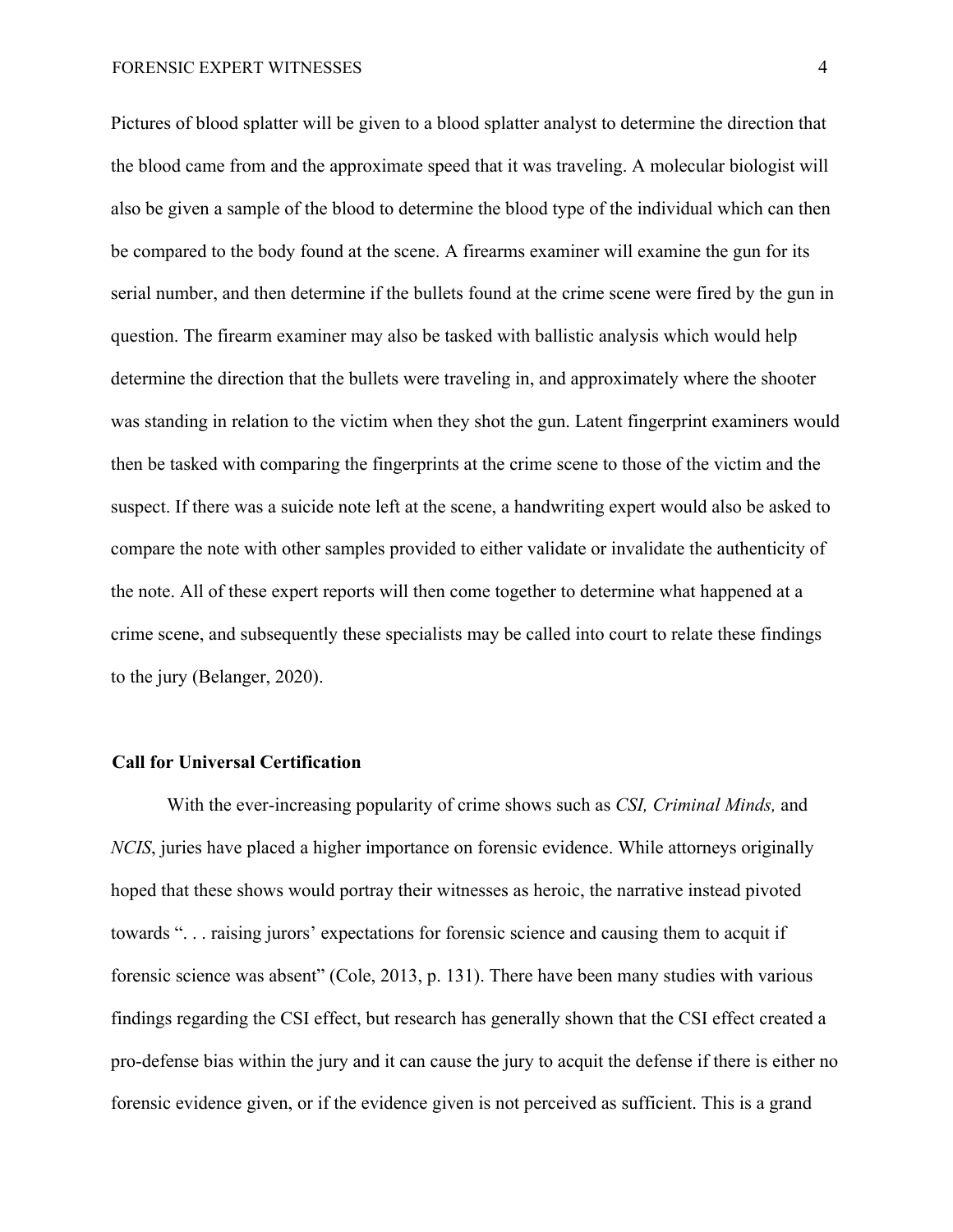issue in 21st-Century forensic science, and there are potential solutions that are all centered around training the expert on how to teach the jury and clear-up any misconceptions surrounding different practices (Alldredge, 2015, p. 114-115). Evidence and a jury's perception of its importance and validity are of the utmost importance when it comes to expert testimony. In fact, when asking jurors to rate evidence regarding importance, it was found that they rated forensic evidence (DNA, hair, fiber evidence, etc.) as stronger than evidence such as eyewitness or victim statements (Eastwood & Caldwell, 2015, p. 1523). Since jurors are relying upon forensic evidence and the testimonies given by their respective experts to make verdicts, there should be a stricter policy regarding who can testify. There is currently no national mandate for certification and many scholars and lay people strongly believe that there should be (Melbourn et al., 2019).

Currently, the practice for certifying an expert witness in court comes in the form of an attorney (either prosecution or defense) initially examining the expert's qualifications outside of court, and then, if the expert suits the attorney's needs, they will subpoena the expert. Then, to allow the expert into court the attorney will present the individual's ". . . education, training, and experience as qualifications for [the expert's] right to speak authoritatively on the evidence [they] examined" (Houck et al., 2020, p. 11-12). If this qualification is successful, then the expert is moved towards direct and cross examination. Direct examination ". . . is the questioning of a witness by the attorney who called him or her in a court of law" (Houck et al., 2018, p. 79). These are open-ended questions that are aimed at allowing the expert to expand on their testimony and findings. Cross-examination is "The phase of the dispute resolution process in which opposing counsel asks questions of witnesses in order to test the truth, accuracy, or thoroughness of direct testimony" (Houck et al., 2020, p. 217). During cross-examination, an expert will be asked questions that elicit a 'yes' or 'no' response. While this qualification process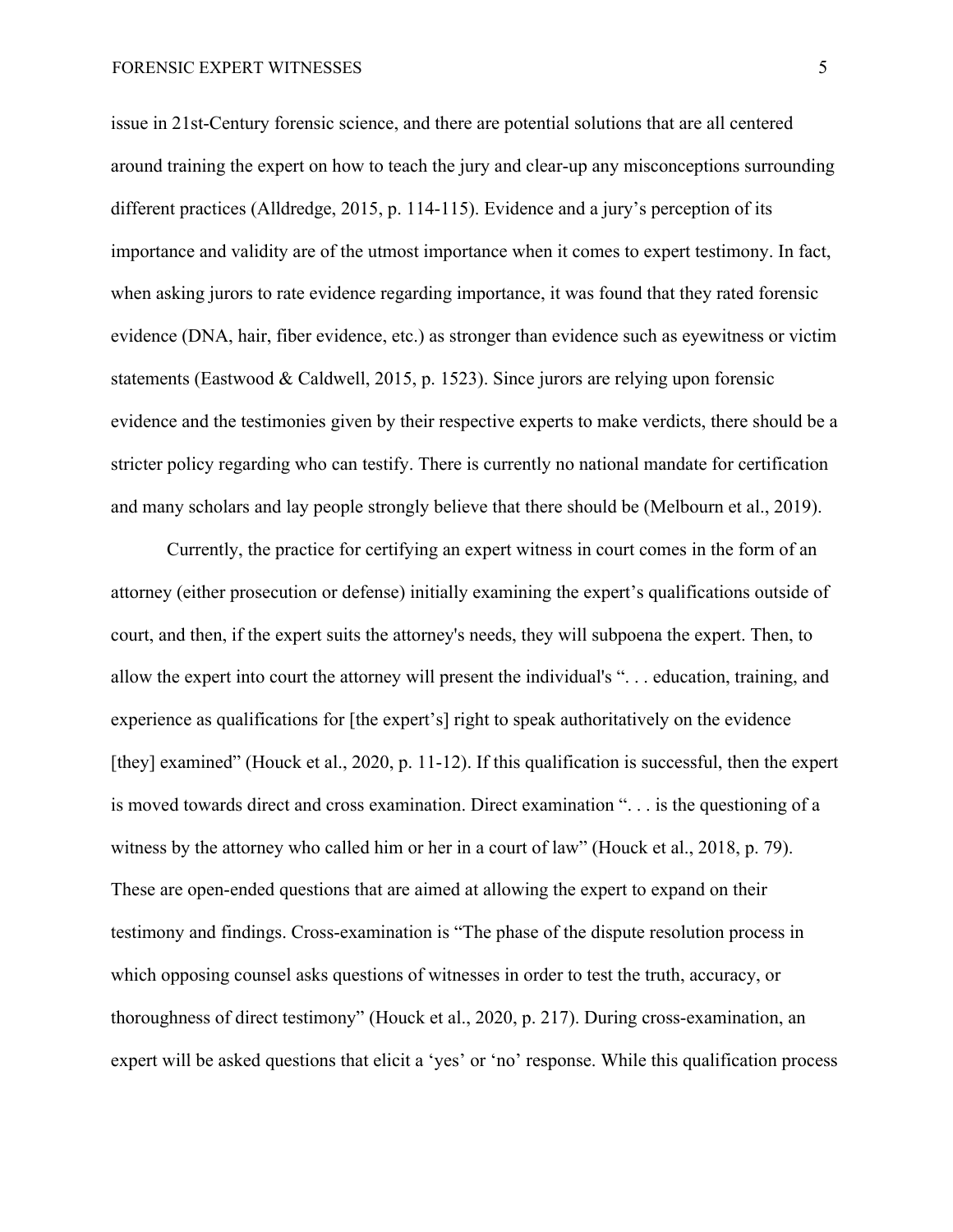is important to establish an expert's credibility, it can also negatively impact the jury's views on their testimony.

It has been found that credentials can influence a jurors' opinion in the accuracy of an expert's testimony. As Koehler et al. (2019) discovered in their experiment of eligible U.S. jurors, the jurors believed that ". . . an examiner who has a great deal of experience is also one who had great expertise and competence" (p. 409). Wilcox & NicDaeid (2018) also found that most of the jurors in their experiment ranked the expert's experience as more important to them than their university education. This is especially problematic when two experts are testifying against each other, the jury will tend to move towards believing the expert with the most experience, rather than basing their opinions off the facts presented. If the accuracy of a testimony is contingent upon the jurors' perceptions of the expert's background/history, then we need to move to mitigate this human factor. It is not fair to the expert or both parties of the trial if an expert's opinion is being accepted or discounted due to a perception of experience. This, in turn, is neglecting newer scientists and those that may not have a lengthy history in their field. If a universal, mandatory certification were to be implemented then the criminal justice system can move towards eliminating this bias, especially when human livelihood is in question. Additionally, by requiring a certification and periodic training, experts can be given the tools necessary to convey their findings and knowledge to the jury in a concise manner.

# **Certification at a Glance**

As previously discussed, there are many different forensic science disciplines therefore one exam cannot encompass every specialty. Each forensic science discipline would have a specific exam that would be tailored to the baseline knowledge that those experts should possess. Candidates would be required to take an on-time exam much like how a lawyer must take a BAR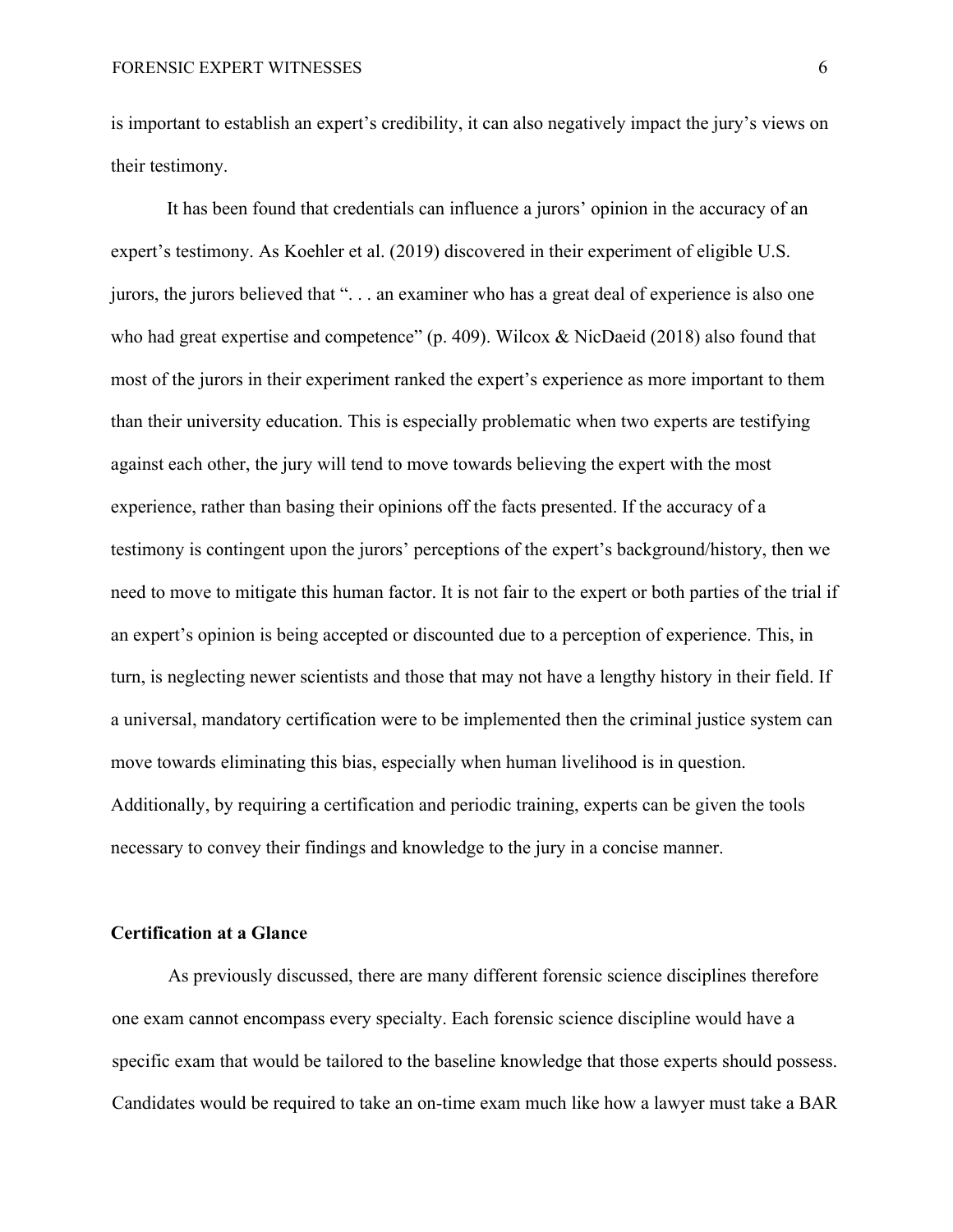exam, or like how a medical doctoral candidate must pass their Boards exam. Upon completion, the individual will be certified in their field and as an expert witness, signifying that they obtain adequate knowledge to be considered for giving an expert opinion in court. Following certification, members would be required to be active in their field and in the association including attending training or conventions. The goal of active participation will be to promote new/recent practices, ensure that the members are up to date on the latest technology and practices, and to aid in the expansion of knowledge in the field of forensics.

# **Benefits of Certification**

Many jobs in the U.S. require certifications such as teachers, lawyers, doctors, and even police officers, so why do we stop at forensics? If this mandatory certification were to be implemented then we would be able to eliminate qualification bias, ensure that courts are receiving the most qualified candidates, help attorney's select experts, create a national registry of trusted experts, and require that experts are kept up to date with the latest courtroom practices. As many experiments such as Wilcox & NicDaeid (2018) found, questioning the qualifications of an expert (while important) can have negative implications, especially when it makes the jury question if they have the proper experience or not. These negative implications surrounding questioning are consistent with juries doubting an expert's opinion based upon their time in the field, rather than their education and knowledge. When presented with identical testimony by an individual with little time in the field, compared to someone with years of experience, jurors tended to believe the expert with more field experience (Koehler et al., 2016, p. 410). By implementing this certification, it can eliminate the need to question a witnesses' background which can mitigate the harm of jury bias. Even though Melbourn et al. (2019) found that a majority (52%) of their surveyed forensic scientists feared a national exam due to failure, it could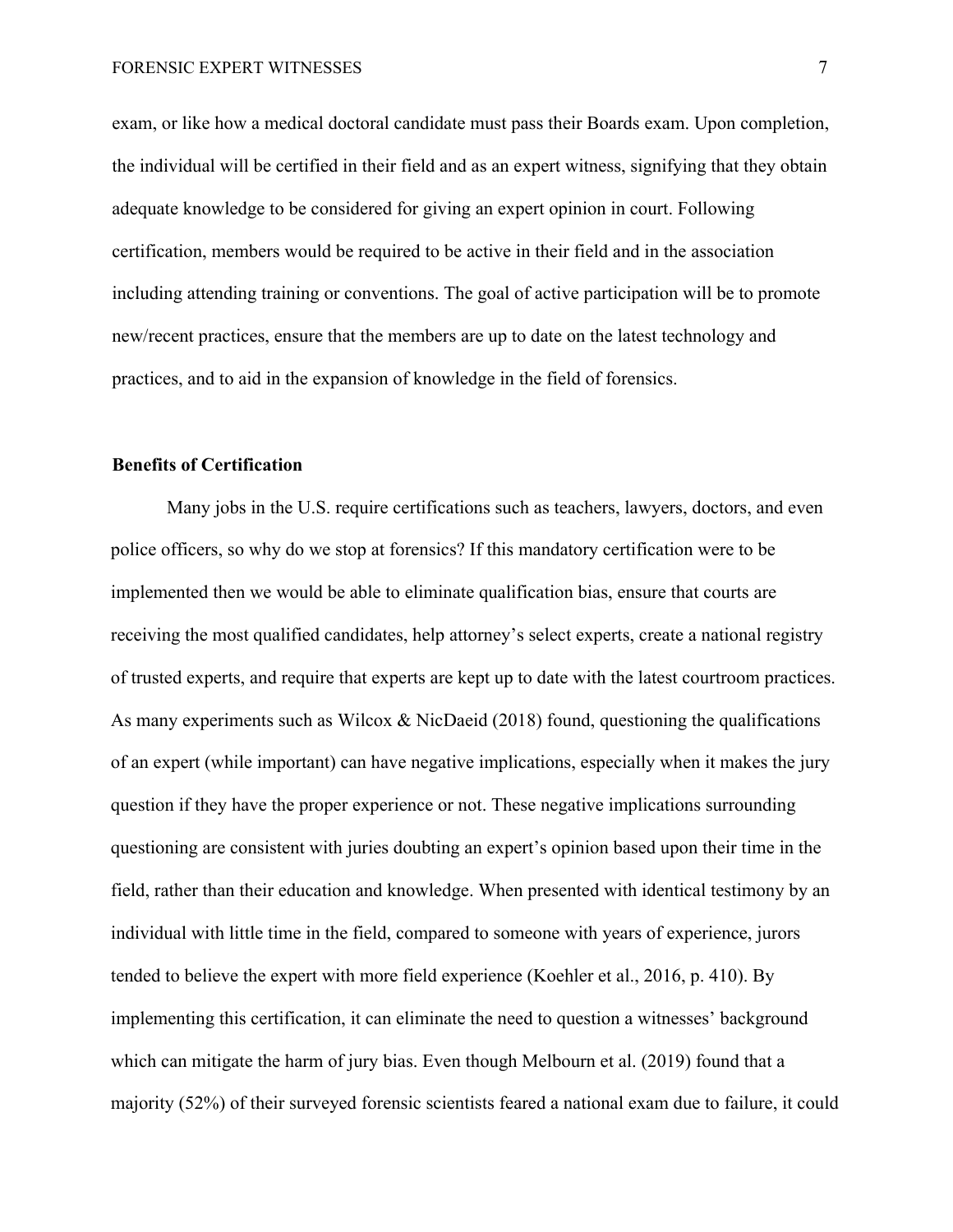also be said that this certification would promote only the most qualified individuals as experts (p. 166).

Additionally, this certification would also aid attorneys when selecting experts. Wechsler et al. (2015) found in their study on how attorney's select experts that they usually ". . . expend significant resources, including time and energy, towards identifying the right expert" (Wechsler et al., 2015, p. 60). This certification would also serve to streamline the process of selecting experts for attorneys by giving them a national registry of qualified individuals which would eliminate their need for having to research the background and qualification of each expert. This streamlining of certification would allow them to spend more time researching their case. Lastly, by creating a national certification, a subsequent board and association would be formed and would allow for mandatory yearly training which would ensure that forensic experts are kept up to date with new practices and training on how to best present themselves in a courtroom. Even though new practices in the field of forensic science must be peer reviewed and empirically analyzed for acceptance, there are still gradual evolutions in the field as it is a relatively recent creation. New information is constantly being learned about forensics from certain practices not being accepted (bite mark analysis), to recent discoveries such as familial DNA. These practices have become paramount to recent cases such as missing persons or unidentified body cases. By holding national conventions, experts would be ensured that they are being exposed to the most recent and reliable practices, in addition to receiving first-hand training in how to execute these practices. Overall, this requirement would have benefits that reach far beyond the expert themselves.

In recent years there have been many examples of misused forensics which have subsequently led to wrongful convictions. As Melbourn et al. (2019) state in their call for a universal certification, in 2014 ". . . 27% of wrongful convictions, false or misleading testimony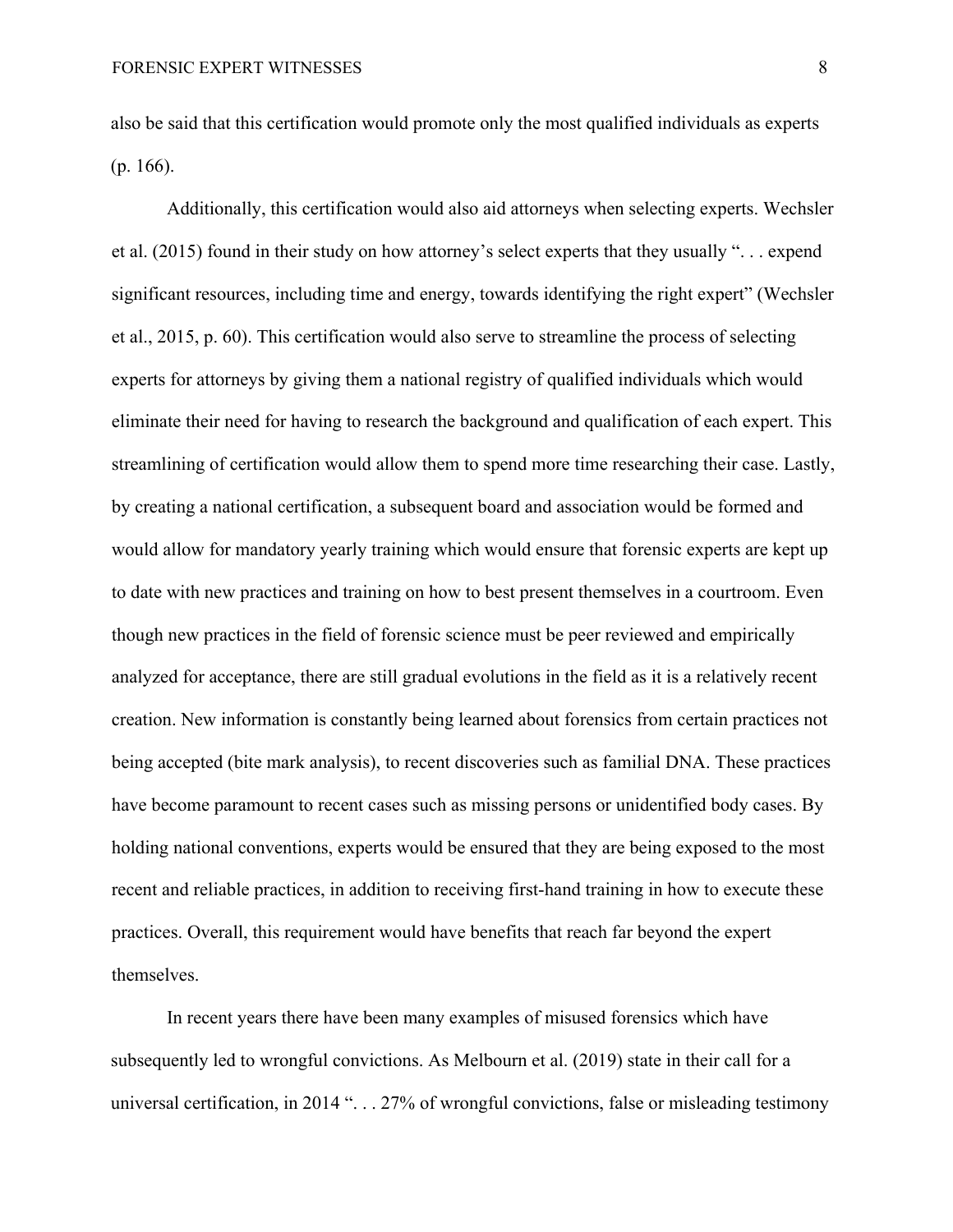by forensic experts were identified" (Melbourn et al., 2019, p.161). This is a staggering amount considering the amount of trust that lay people place on forensics. It is, however, interesting to note that these false or misleading testimonies can also be the result of practice changes and discoveries. As with any field, as forensics evolves new practices are discovered and old ones are discredited, therefore this statistic may also be a result of changing practices (Innocence Project, 2021, par. 1-2). This echoes the point that expert witnesses should be required to attend workshops so that they are presenting the most up-to-date information. In Joycelyn Pollock's book *Ethical Dilemmas and Decisions in Criminal Justice* (2022), Pollock describes many instances of misconduct surrounding prosecutors overstating their witnesses' qualifications, to eliminating defense-favorable information from their report, and even experts who make baseless claims. While these instances are surrounded by pressure from the prosecution, it's important to recognize faults in the forensic community and move towards eliminating it.

Even though we might not be able to eliminate all instances of bad forensic witness practices, a universal certification would have eliminated Louise Robbins who testified that the boot mark presented matched the defendant while no other forensic examiner agreed, or Joyce Gilchrist who overstated her testing accuracy and lied during her testimony (Raeder, 2007, p. 1422). In addition to setting a benchmark minimum requirement for becoming an expert, a universal certification would have worked towards eliminating these experts or require them to refresh their memory towards ethics and their understood honor code. If any certified expert were to go against the association's honor code, or were found to be willingly ignorant, then they would risk a loss of licensure which would in turn hurt them as it would appear on their record. This can especially hurt an individual if certification were to be mandated, much like when a police officer finds their name on the *Brady* list, this would in turn discredit them as an expert for the remainder of their career.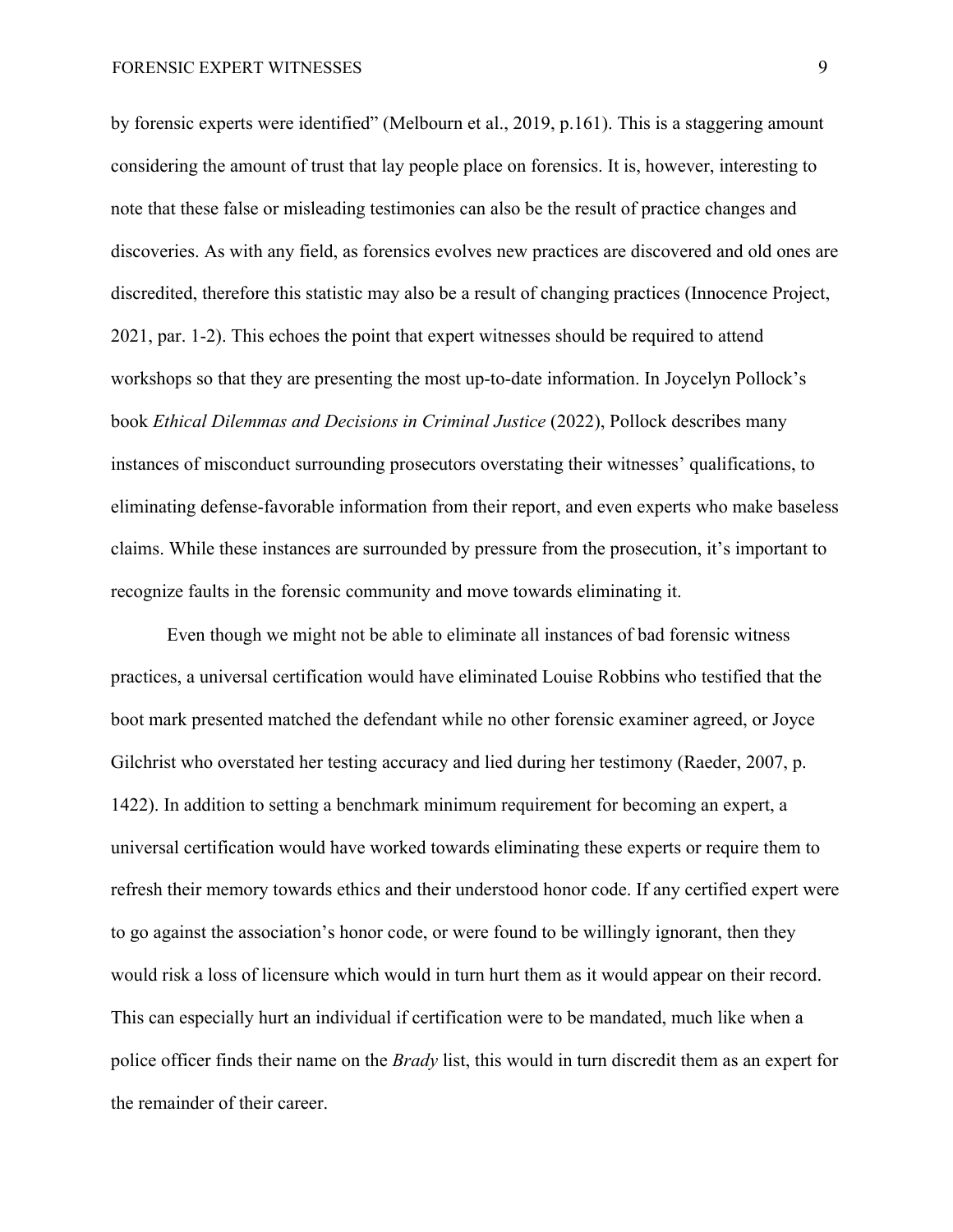My ultimate call for action comes in the form of a universal, mandatory, forensic expert witness certification. Just like medical doctors, each specialty would have a different set of requirements to meet, but the initial exam would consist of ethics, different presentation tactics, admissible evidence/tests, and general questions surrounding their role in a courtroom, just to name a few categories. This certification can positively impact the practice of forensics by ensuring that courts only receive the most qualified individuals, as well as professionals would have to participate in annual training, in addition to staying current on new policies and scientific advancements (Melbourn et al., 2019). By eliminating the need to examine a witnesses' background in front of a jury, the jury would be more apt to judge the evidence presented rather than judging the person who is presenting it and the potential error that their experience holds. Additionally, like most professions, ". . . certification presents a commitment to excellence that is tangible to the trier of fact, rather than simply being implied in good faith" (Melbourne et al., 2019, 167). Additionally, this move towards certification would ". . . make it more difficult for expert witnesses to testify outside of their field of expertise since they would not be certified in that discipline" (Melbourn et al., 2019, p. 167). While there is no current stat on the number of witnesses that testify outside of their respective field of expertise, it is nevertheless a good preventative measure to have. This certification would then mitigate prosecutors' use of unqualified individuals or using experts outside of their field of study (Pollock, 2022, p. 238).

# **Challenges and Oppositions**

Though universal certification may seem like a good idea in theory, it is important to recognize some of the challenges and oppositions that may come of it. Main oppositions to universal certification surround the ideas of studying, costs, and a move towards eliminating standardized tests. In special regards to individuals already practicing in the field of forensics,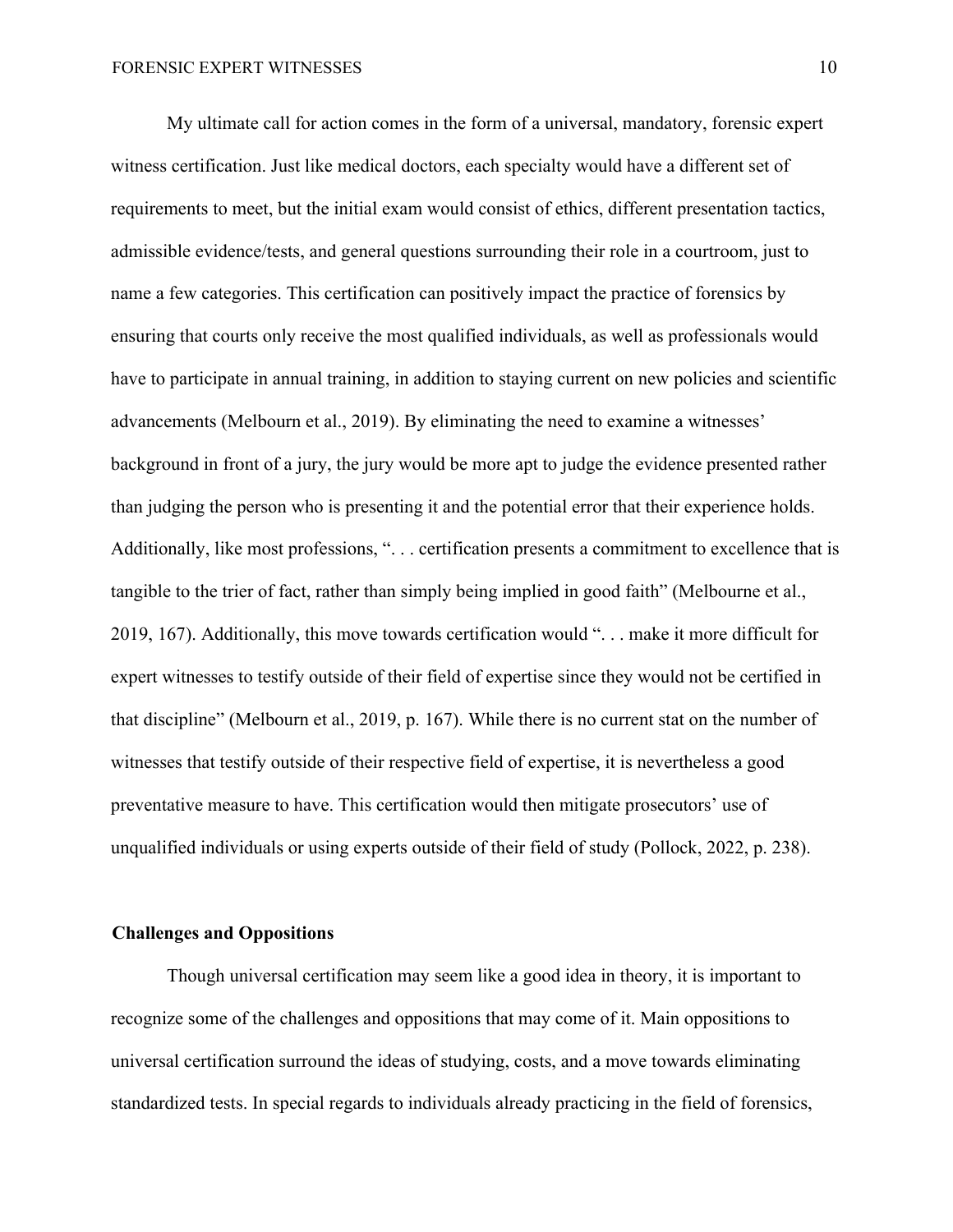# FORENSIC EXPERT WITNESSES 11

they may not have time outside of their regular job and life to study for this certification. Additionally, their employers might not be willing to give them time-off to study, especially with pressing time restraints and back-logs. While many in the industry are hopeful that falsifying data does not happen often, there are scientists such as Annie Dookhan, who famously falsified thousands of drug tests, that slip through the cracks (Kean, 2021). Even though Dookhan is a special case, if a certification and subsequent training is required, this will cause scientists to spend more time away from their lab which gives the potential of them rushing through their work to catch up. Great concern can especially come from those that are far-removed from school or those that might have not received a degree in forensic science, this certification examination may be difficult for them.

Funding is also another area of concern, who is paying for the examination and travel expenses? At the moment those expenses would land on the individual as laboratories are notoriously underfunded. In 2017, the National Institute for Justice estimated that ". . . state and local laboratories. . . faced a budget shortfall of \$640 million. . ." (National Institute of Justice, 2020, par. 10). Aside from their initial certification, scientists might also be required to travel annually to conferences or different training activities to keep their certification status active and current. This cost would also, unfortunately, fall on the individual unless more federal funding can become available (Melbourn et al., 2019). Another way to overcome funding would be to start a grant process or an endowment for financial assistance to help the individuals that may not be able to afford the certification or its subsequent conventions. Financial difficulties should not be a limiting factor for individuals that want to obtain certification. Lastly, as there is recent traction in the movement to end standardized testing such as SATs, ACTs, and the GRE. This argument, however, should be exempt from the topic of forensic certification. There should be no world where a doctor practices without a license, therefore a forensic scientist who is directly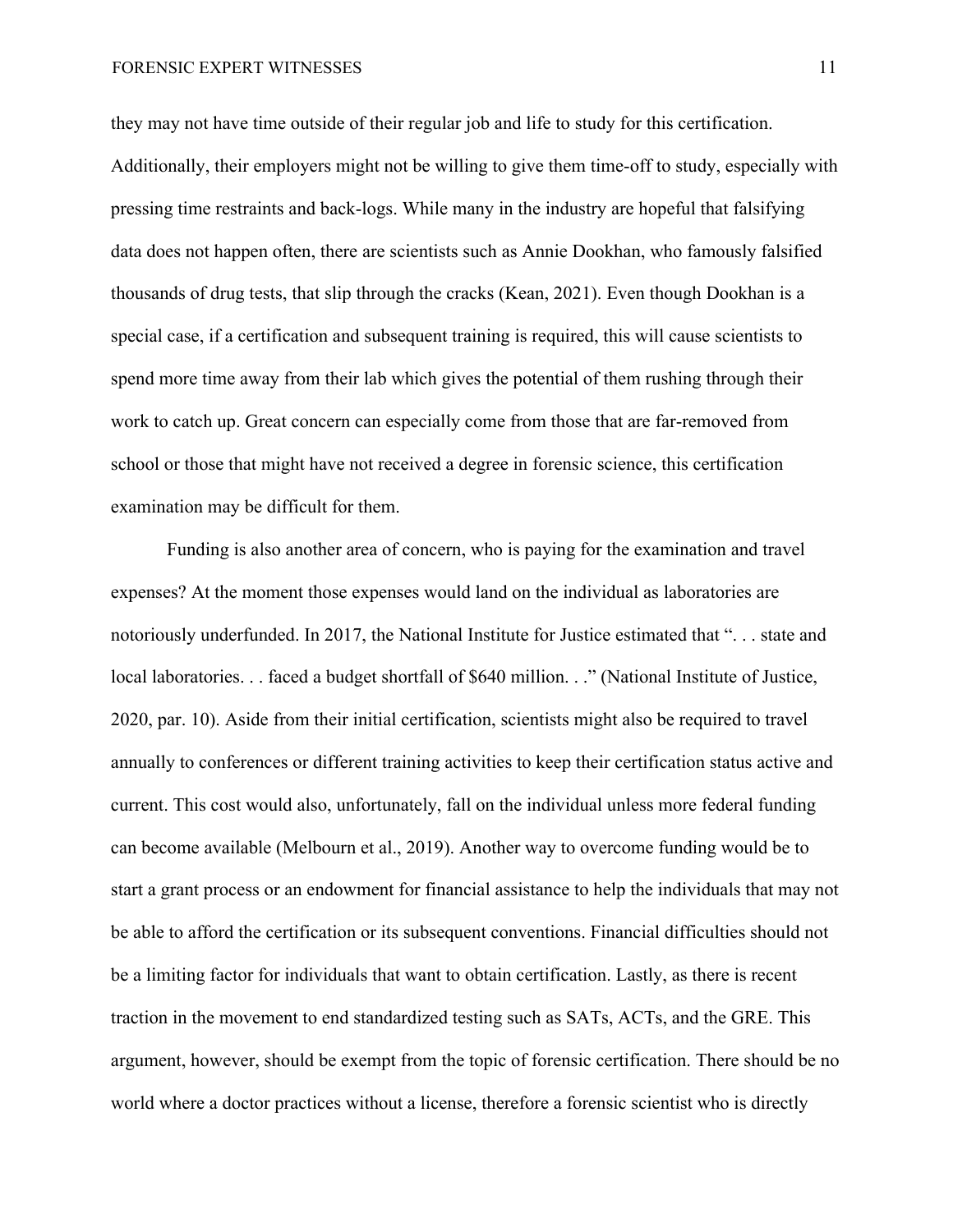testifying for another individual's life should be required to have a certification saying that they are knowledgeable and trustworthy. By requiring a certification, juries would be ensured that the witnesses giving them information have received up-to-date training, and that the potential for an expert giving their testimony purely for monetary gain would be diminished.

Two last areas of contention that will be discussed include the attorneys having a difficult time discrediting expert, as well as what happens when there are two opposing testimonies. As Melbourn et al. (2019), states, "... it would become exceedingly difficult for an opposing side, whether it be the defense or prosecutor, to discredit the credentials and competency of expert witnesses that are certified," (Melbourn et al., 2019, p. 167). While this can be seen as a good thing for expert witnesses since their qualifications and life's work would not be directly attacked/discredited, attorneys often rely on attempting to cast doubt upon the testimony and information given, therefore it can make their job harder. Another important issue is, what would happen if both the defense and prosecution have witnesses that give two different testimonies for the same data presented, how would the court move towards proving or disproving them? This is an area that needs to be examined as there are many different scenarios, but my belief is that only in that instance would history (time in the field, other certifications, and schooling) be factored in. While there is much work to be done with analyzing the logistics of a universal certification for forensic expert witnesses, I stand in support of this move for the betterment of not only the forensic science community, but for the United States' criminal justice system as a whole.

As previously stated, there is no national certification for forensic science expert witnesses and witnesses are judged in court based purely upon their background, publications, and (to a lesser extent) schooling. Despite the aforementioned challenges to this concept, it is still needed to ensure that everyone in a criminal trial is receiving a fair and impartial trial. By requiring certifications and recurrent training, the forensic science community would be ensuring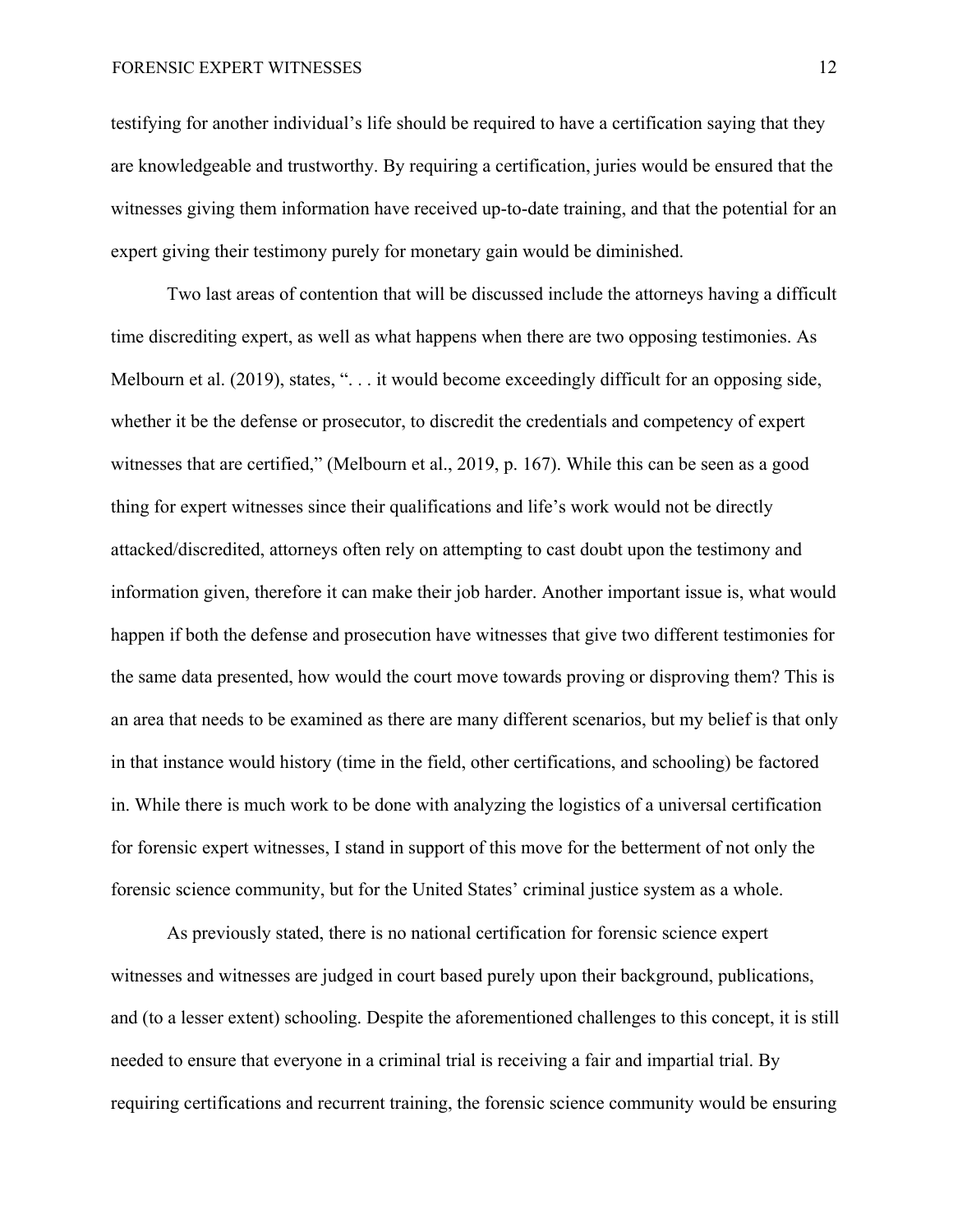### FORENSIC EXPERT WITNESSES 13

that expert witnesses are given the proper tools that they need to make a successful and comprehensive testimony. Outside of their verbal testimony, there are many factors that juries take into consideration when judging the validity of an expert and this certification can be a way to implement national standards that are not already in place. For example, there is not a set of standards for how an expert witness should present themselves in court. It's been found that influential factors of a testimony include the witnesses' attire, their presence or absence of jargon, their use of demonstrative aids, and even how they speak to the jury (preferring a narrative, educational style) (Wilcox & NicDaeid, 2018). There needs to be more training in these areas seeing how important these testimonies are for deciding the outcome of most cases. This type of training should not only come from the certification process, but it should also come from the individual's formal education. Higher learning institutes should be implementing classes aimed at preparing future forensic professionals for these expert witness skills and certifications.

# **Proposed Graduate Class**

Along with a universal certification, I am also proposing a graduate level class for Merrimack College's Criminology and Criminal Justice Master's program. This class would discuss the different aspects of being a successful forensic expert witness. There is currently not a class in the master's curriculum that solely focuses on the practice of being an expert witness and I believe that having the skills to be a successful expert witness should be a requirement for anyone that wants to go into the field of forensic science. This class would cover topics such as: What is the responsibility of an expert witness, how one should present themselves, how jurors perceive evidence, and the ethics associated with being a forensic expert witness. The goal of this class will be to create strong and knowledgeable students who are ready to take the universal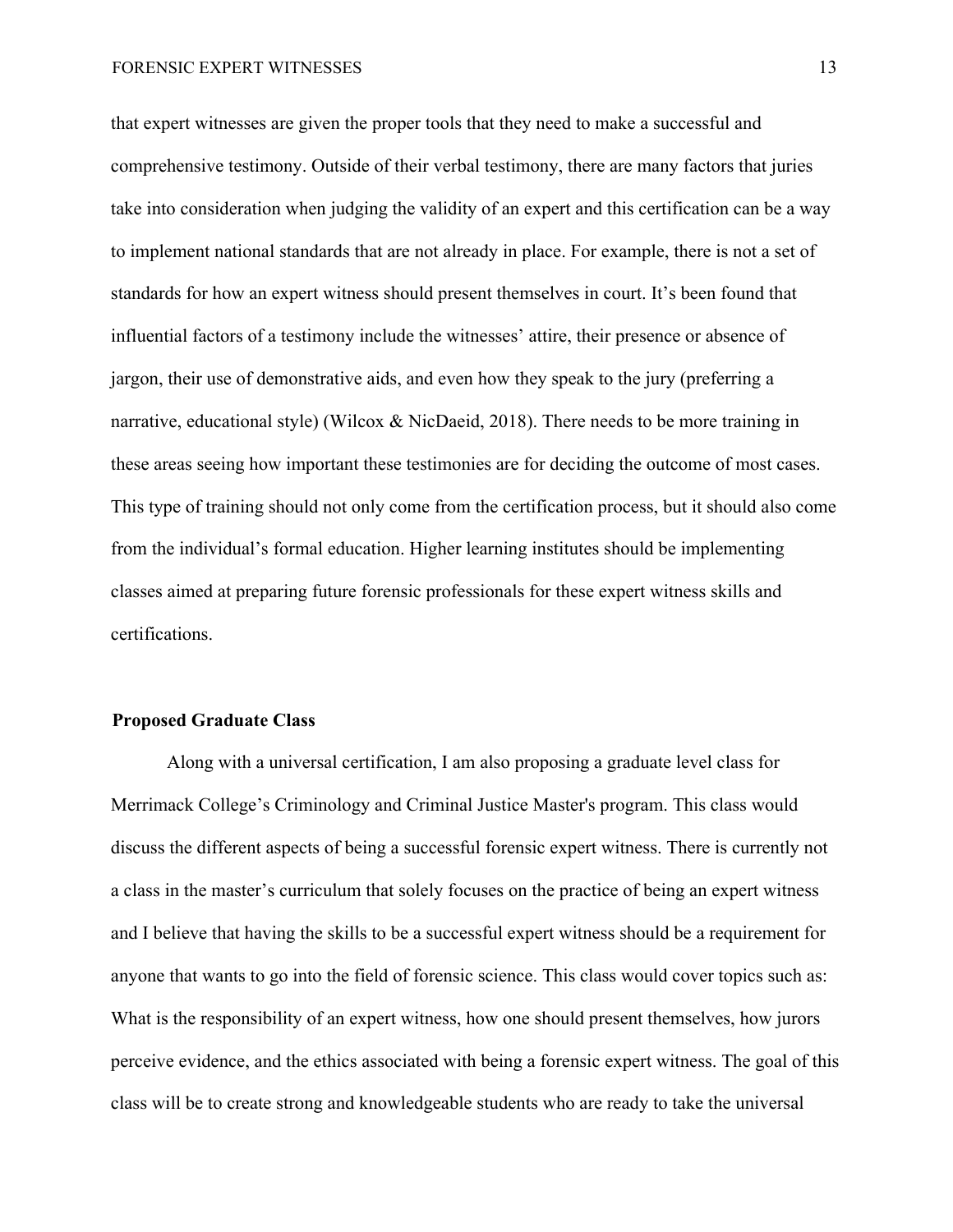expert witness examination. By implementing this class, Merrimack College would be helping to breed the next generation of expert witnesses whose testimony can be held in high regard.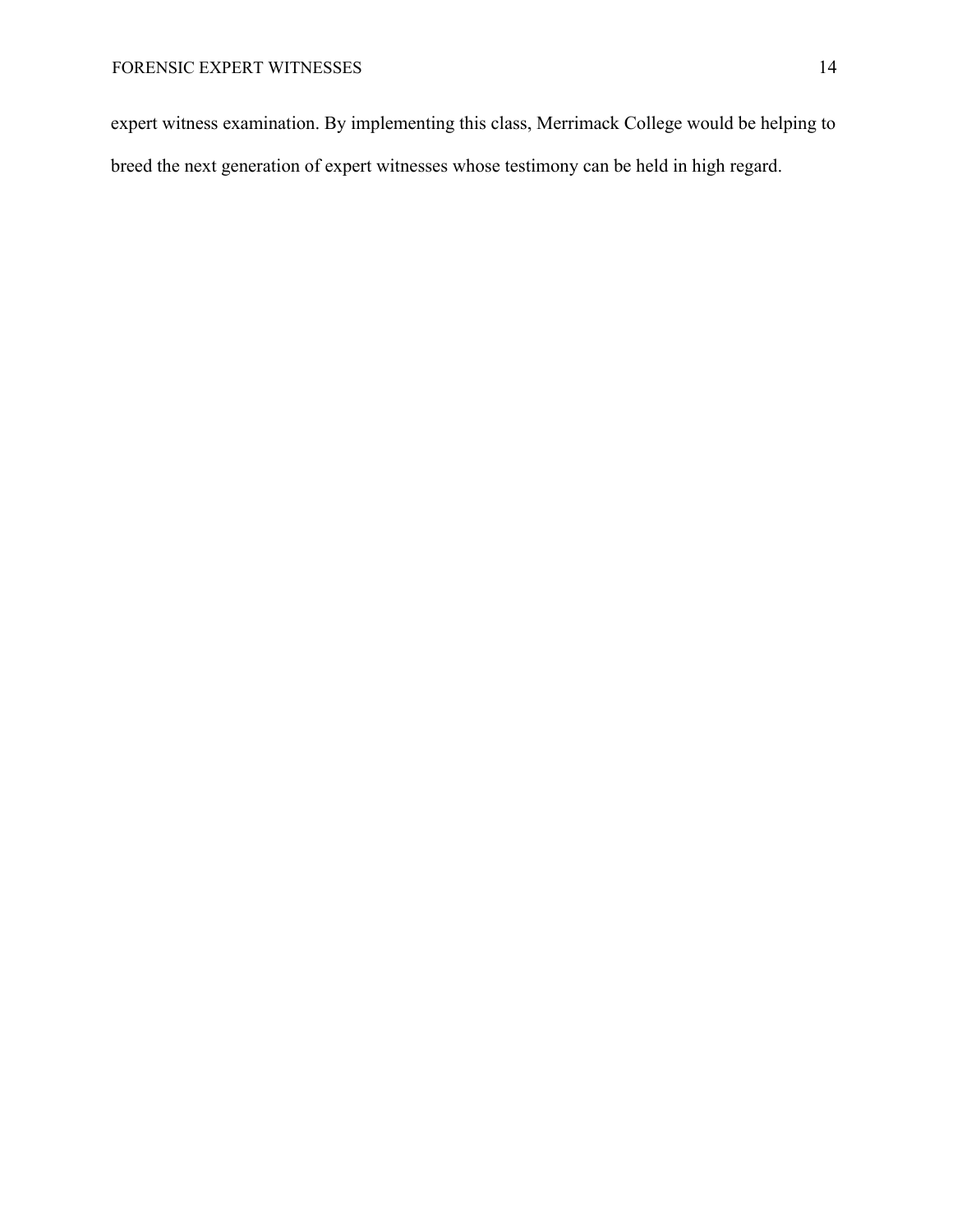**Course Name:** *Expert Witnesses in Court*- 4 Credit Master's

**Pre-requisites:** CRM 6002 Criminal Law and Procedure (or undergraduate equivalent)

**Justification for pre-requisite**: When discussing court cases and what an expert witness can and cannot do, it is important to have a basic understanding of the laws associated with criminal evidence. Without a previous knowledge of criminal laws and criminal procedures, students might have a hard time grasping these concepts when it comes to questioning an expert's evidence.

**Required Textbook:** *Successful Expert Testimony* (2018), by Max M. Houck, *et al.*

# **Course Description**

This course is designed to provide students the opportunity to explore and understand the role of expert witnesses in court with a particular interest in forensic evidence. Students will be tasked with understanding how a courtroom proceeds, how/why an expert is called, the different forms of questioning, and how to be a successful witness. This course will also explore the different types (specialties) of expert witnesses, as well as how to be an expert witness for cases that were not processed by the individual giving a court statement. Courtroom expert witnesses can be pivotal for a case; therefore, it is important that Criminal Justice students understand how to properly present themselves in court. At the end of the semester students will be able to use expert witness related jargon and successfully be able to communicate complex concepts to jurors, as well as understand the different parts of a trial, the different forms of questioning that they will undergo, and the dos and don'ts for expert witnesses. It is also the intended outcome of this course that students will be able to achieve expert witness certification upon completion.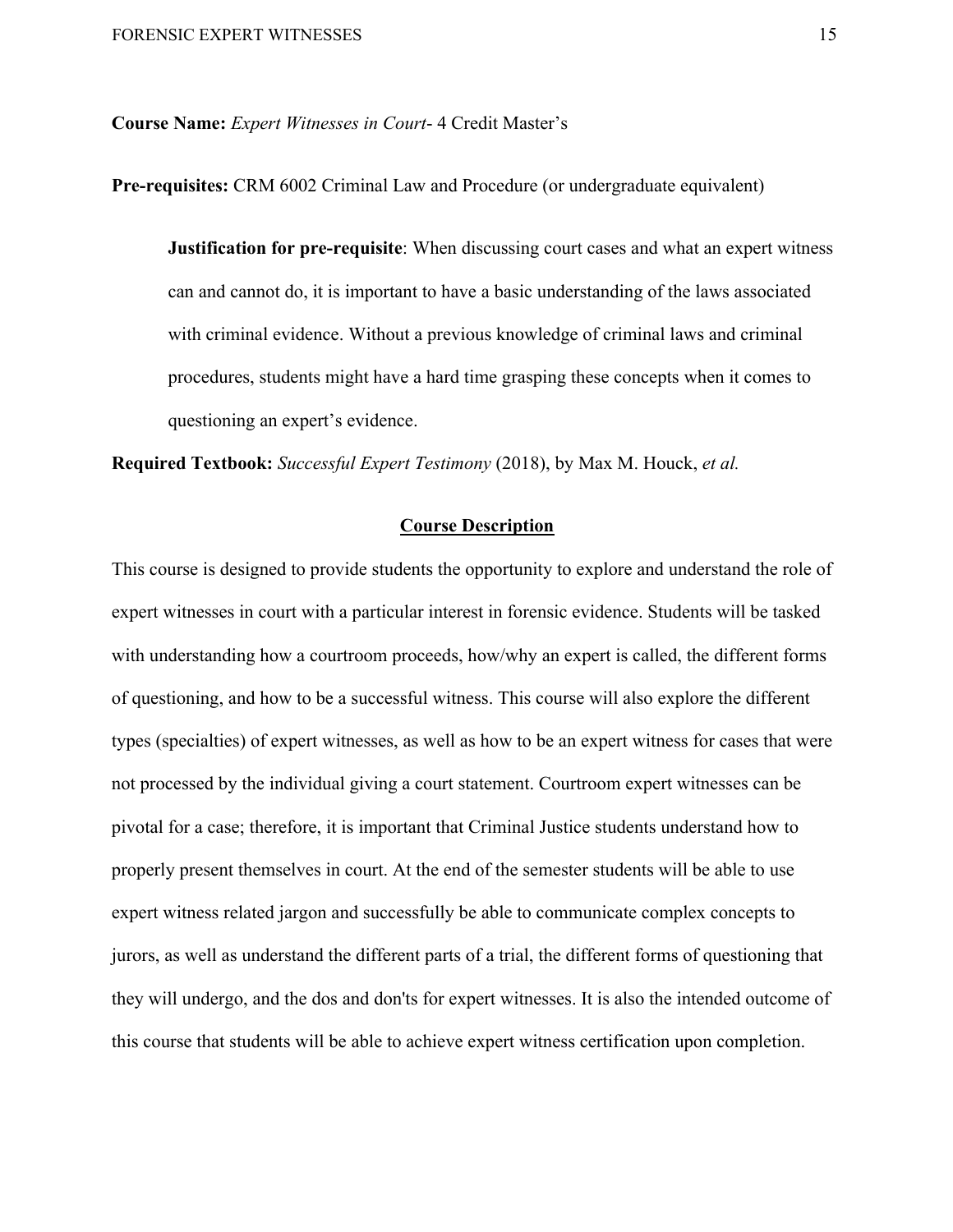| <b>Learning Goals</b> |                                                                                                                                                                                                                   | <b>Assessment Strategies</b>                                                                                                                                                                                                                                                     |  |
|-----------------------|-------------------------------------------------------------------------------------------------------------------------------------------------------------------------------------------------------------------|----------------------------------------------------------------------------------------------------------------------------------------------------------------------------------------------------------------------------------------------------------------------------------|--|
| 1.                    | Students will be able to correctly use,<br>define, and understand important terms<br>and jargon in the criminal justice<br>system such as those that are<br>commonly used in courtrooms with<br>expert witnesses. | Through weekly vocab assignments, class<br>discussion boards, and their final presentation,<br>students will be given ample opportunity to<br>develop and use their vocabulary surrounding<br>expert witnesses in court.                                                         |  |
| 2.                    | Students will be able to state the<br>different phases in a trial surrounding<br>an expert testimony, as well as give<br>example questions for each stage.                                                        | This knowledge will be assessed by their final<br>presentation. During this final presentation<br>students will display their knowledge of what<br>occurs in each of the three phases of an expert<br>testimony and will display understanding by<br>their questioning.          |  |
|                       | 3. Students will understand the history of<br>forensic expert witnesses in court and<br>will be able to discuss important past<br>rulings.                                                                        | Through their mid-term paper, students will<br>demonstrate an understanding of the history of<br>forensic expert witnesses in court, as well as<br>demonstrating an understanding of how those<br>cases have affected the current state of<br>forensic expert witness' evidence. |  |
|                       | 4. Students will understand and be able to<br>state which evidence is admissible or<br>inadmissible in court and why based<br>upon the <i>Frye</i> and <i>Daubert</i> methods.                                    | Student's understanding will be assessed<br>through reading quizzes, class discussion, and<br>their final project. Through these assessments<br>(both formal and informal) students will be<br>able to express their knowledge on these<br>subject matters.                      |  |

# **Course Learning Objectives**

# **Credit Justification**

During a 15-week (14 meetings) semester, students will meet once a week for three (3) hours to total 42 contact hours for the semester. In addition to their in-class learning, students will be expected to complete weekly reading assignments that will be supplemented by in-class reading quizzes, in addition to completing weekly vocabulary assignments, five (5) discussion boards, and a crime scene analysis exercise. Students will also complete a mid-term paper analyzing a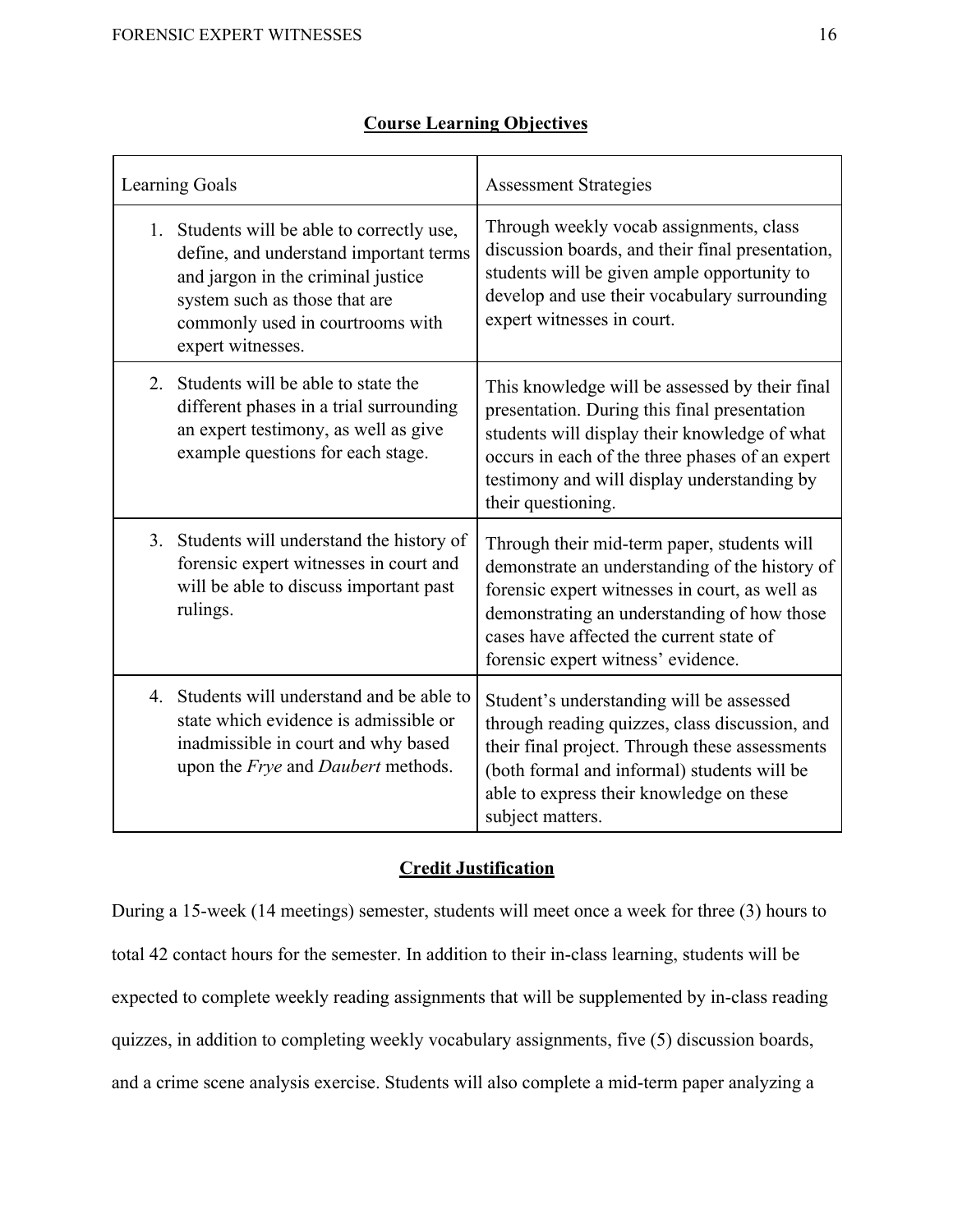pivotal court case in forensic expert witness history, as well as complete a final project

demonstrating their skills and knowledge gained during the semester.

| <b>Assignment</b>               | Time per week X Total<br>weeks | <b>Total time</b> |
|---------------------------------|--------------------------------|-------------------|
| <b>Weekly Reading</b>           | Approx. 30 pgs. Per week       | 3 Hours           |
| <b>Weekly Vocab Assignments</b> | 1 hour X 11 Weeks              | 11 Hours          |
| <b>Discussion Boards</b>        | 2 hours X 5 Weeks              | 10 Hours          |
| Crime Scene Analysis            | 3 hours X 3 Weeks              | 9 Hours           |
| Mid-Term paper                  | 2 hours X 5 Weeks              | 10 hours          |
| <b>Final Project</b>            | 2 hours X 7 Weeks              | 14 hours          |
| Attendance and Participation    | 3 hours X 14 Weeks             | 42 hours          |
| <b>Total Time</b>               |                                | 138 Hours         |

Students are expected to attend and participate in every class to facilitate their learning and understanding of the topics discussed. Students are also expected to arrive to class having completed their required readings and assignments. Since there is a lot of material to go through in a little amount of time, it is paramount that students adhere to the schedule outlined and do not fall behind.

This is a graduate level course aimed at providing graduate students the opportunity to explore and understand what an expert witness does in court, as well as how to be a successful expert. Throughout the semester, students will demonstrate their understanding of expert witnesses, how they are questioned, their codes of conduct, and how to answer questions as an expert, shown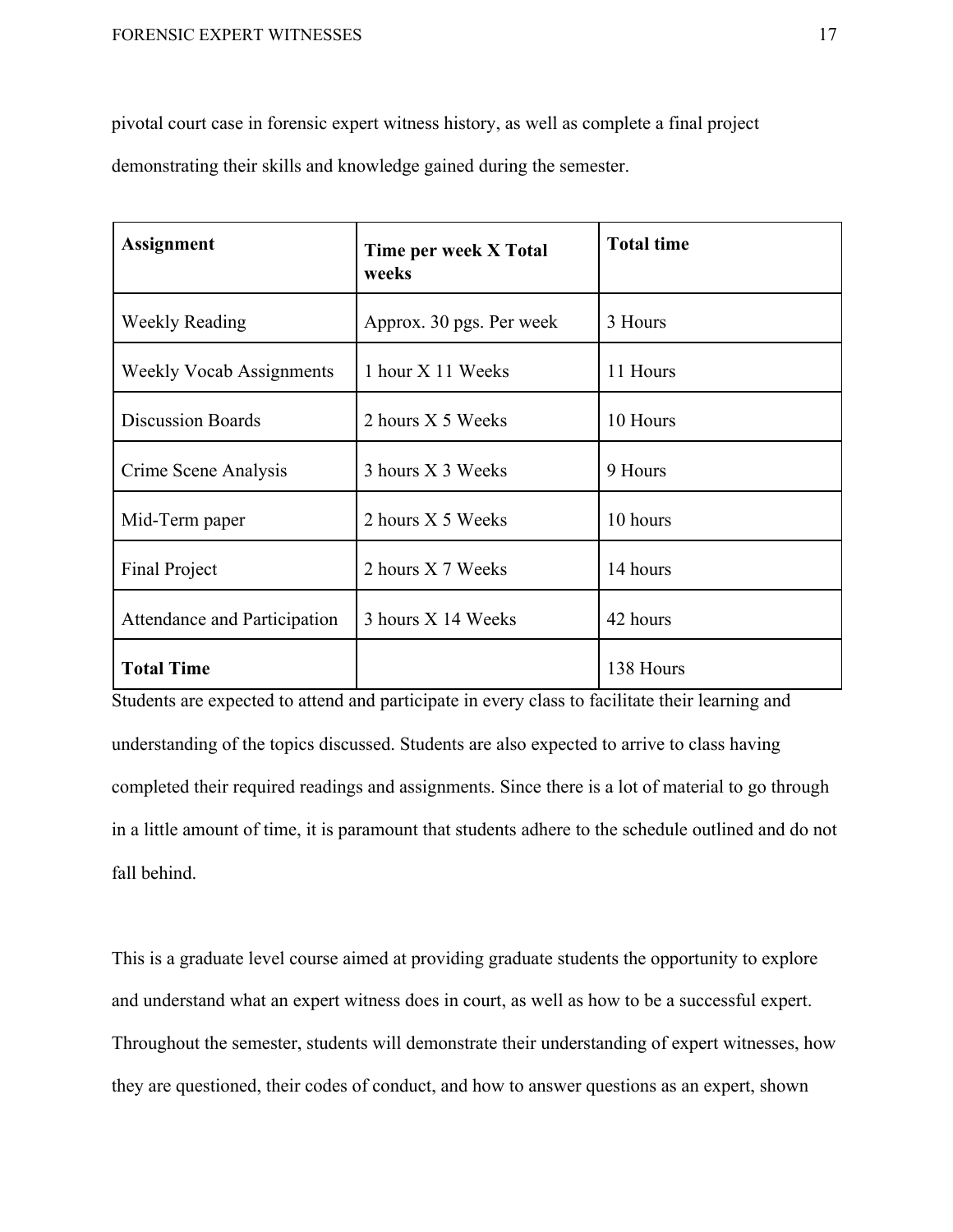through their assignments. Students will not only be able to identify the different parts of questioning an expert witness during trial, but they will also be able to properly use jargon that they will be gained through in-class discussions and their final project.

# **Assessments**

Weekly Reading Quizzes- 10% Weekly Vocab Assignments- 10% Discussion Boards- 10% Crime Scene Analysis- 15% Mid-term paper- 15% Final Project- 30% (15% for each part) Attendance and Participation- 10%

# **Grading Scale**

- A 100-93
- A- 92-90
- B+ 89-87
- B 86-83
- B- 82-80
- $C+ 79-77$
- C 76-73
- C- 72-70

#### **Assignments**

# **"Get to know you" Quiz (ungraded)**

This is an ungraded quiz where students will be asked about basic information such as their name, nickname(s), pronouns, career interests, how they learn best, fun fact(s), and if there were any other information that they would like the instructor to know about themselves (such as interesting facts, interests, or medical issues that may not be documented by the school). The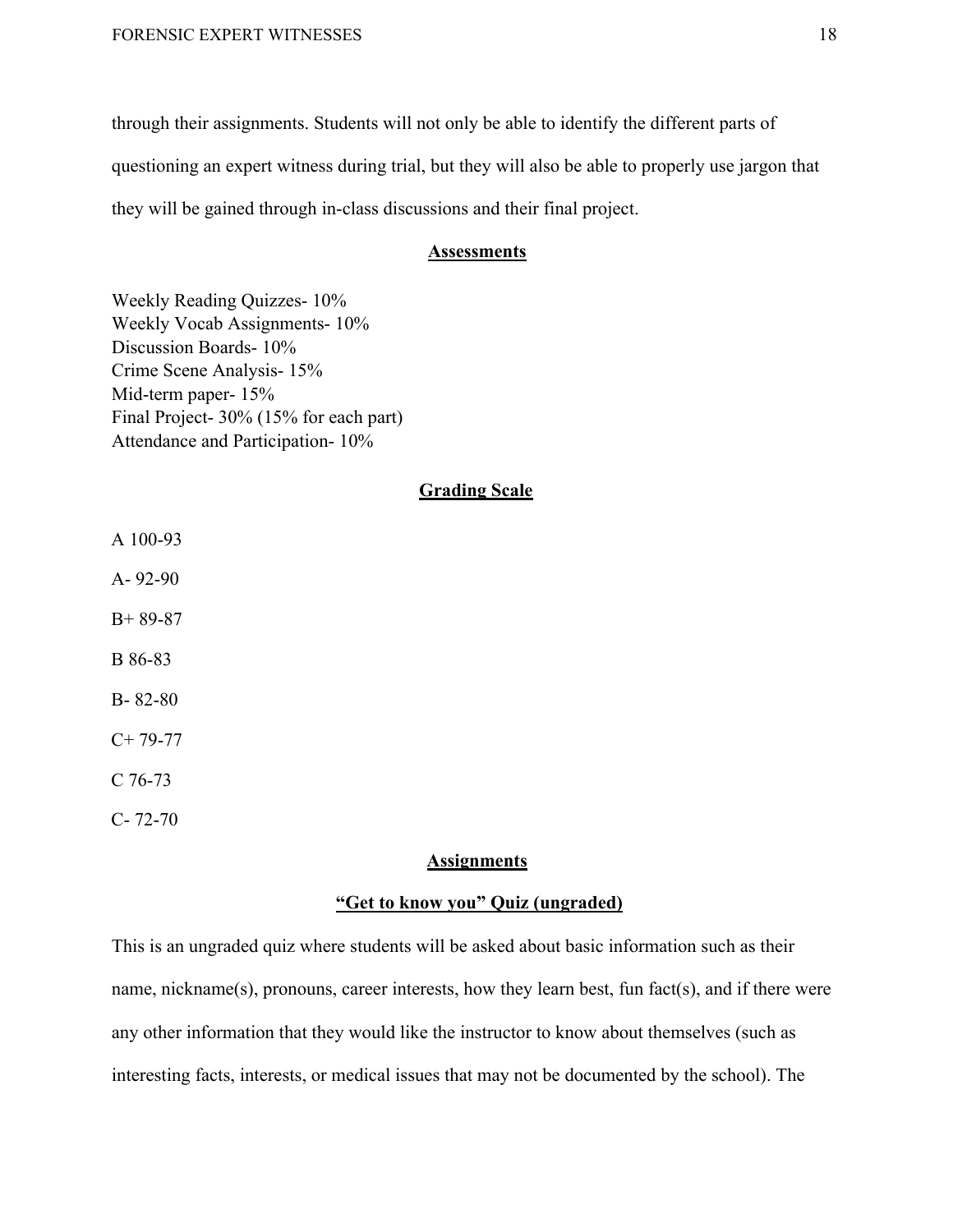purpose of this quiz is for the instructor to get to know the students on a more personal basis, to understand their background of forensics, and to avoid the ever-awkward icebreakers.

# **Reading Quizzes**

These timed quizzes will be given at the beginning of each class and will consist of 10 questions based upon the assigned readings/videos. Questions will vary from vocabulary, to review questions (found at the end of each chapter), to basic procedural questions. These questions will be in the form of matching, multiple-choice, fill-in-the-blank, and true/false. These questions should be deemed as "easy" to the students that did the assigned reading, so a time limit of 20 minutes (2 minutes each question) will be placed on the quizzes. The goal of this assessment will be to check for student's understanding of the material (showing areas that might need more attention in-class), and to validate that they are completing their assignments.

#### **Vocabulary assignments**

Students will be assigned five key terms per chapter that they must define using their own words. **Definitions directly from the textbook will not be acceptable.** Students will also be asked to use these vocabulary words in a sentence or a made-up scenario to ensure that they have a proper understanding of the word/concept. The goal of this assignment will be to have the students define important terms in their own words so that they can retain them easier and make it easier for them to use later. This assignment is aimed to develop their vocabulary surrounding expert witness jargon.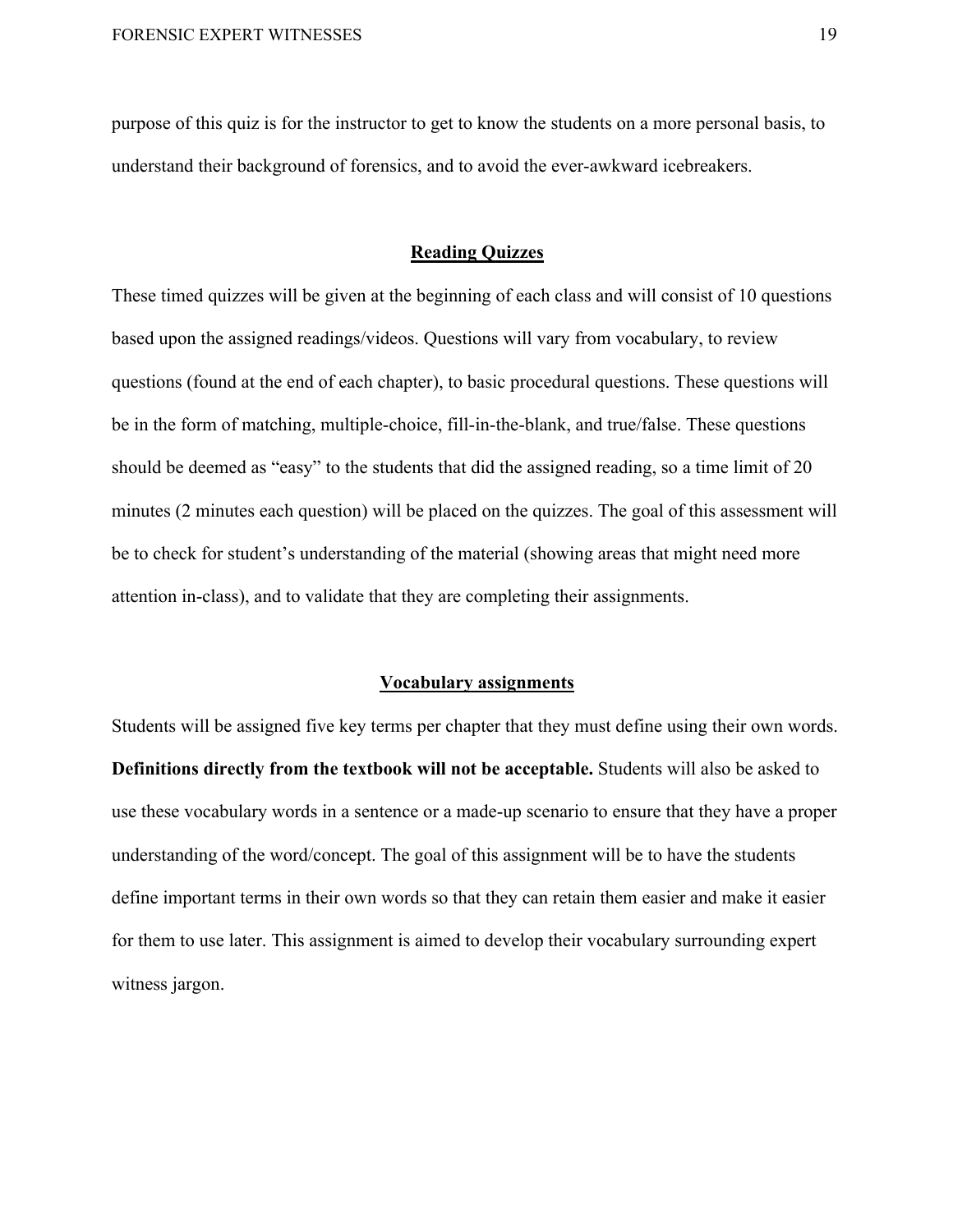# **Discussion Board**

Discussion boards will be focused on important topics or current events and they are based around opinions. The purpose of these discussion boards will be for students to take a stance, and to then discuss it healthily with their peers. There is one initial post required, and then two response posts, one of which must be to the instructor. Students will be encouraged to take an opposite ("devil's advocate") stance during their replies. The goal of these discussions is to promote conversation and debate as well as challenging students to verbalize their opinions and stances.

#### **Mid-Term Paper**

In place of a formal exam, students will write a 3–5-page paper outlining a pivotal court case for the field of forensic expert witnesses. Court cases can include, but are not limited to:

- O.J. Simpson and how it changed evidence preservation
- Frye and how it led to the Frye method
- Daubert and how it led to the Daubert method
- 2017 General Motors lawsuit for their ignition switches and how that will likely cause a higher necessity for "hard" evidence rather than theoretical evidence.

In their papers, students will summarize the court case and findings, as well as how this case changed future cases. Students will also answer questions such as: What did this mean for forensics afterwards? What did experts now have to prove/disprove? How might you change this ruling, rule, procedure? And what (if any) are the challenges to these rulings?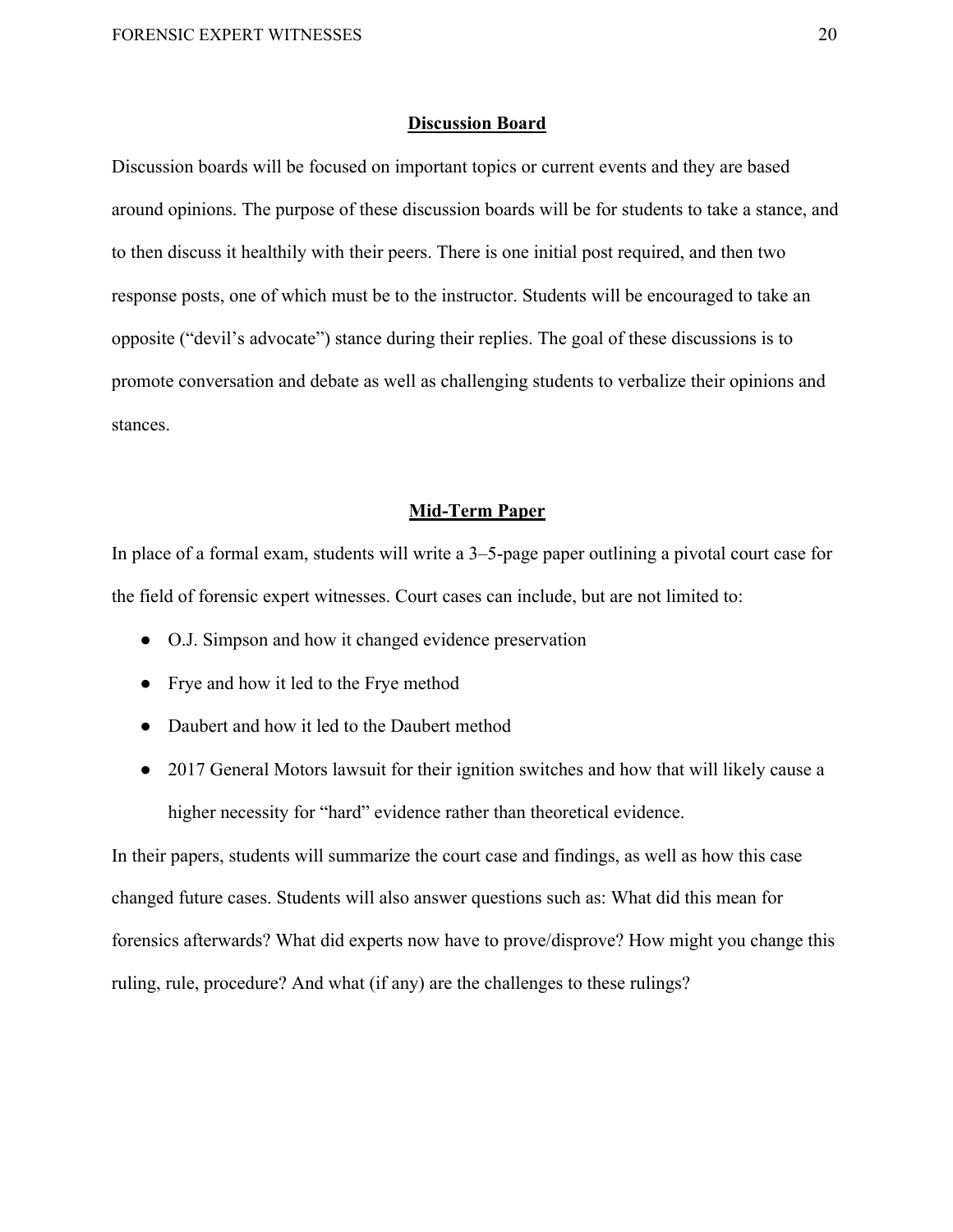The purpose of this assignment is to have students explore the rules of forensic evidence/witnesses in court, and to give them a background understanding of what is and is not permissible in court.

# **Crime Scene Analysis (Week 12-14)**

Students will be given a picture of a crime scene with specific instructions and measurements. Their goal will be to analyze the picture, calculate, and prepare to give their expert opinion as to what happened. Students will also be given a non-exhaustive list of questions that they might be asked. After analyzing the crime scene, students will be asked to create a report, and then testify in class while instructor and classmates ask questions. This will test their ability to answer questions pertaining to an actual crime scene, as well as prepare them for their final assessment.

#### **Final**

As their final assessment, students will pair up into groups of two and take turns acting out a mock trial testimony as attorney and expert. This activity will follow the three phases of a testimony outlined in *Successful Expert Testimony*, Pages 73-75. Students will be given a madeup scenario and they will be tasked with researching both roles, and then submitting a video of their successfully completed mock testimony for their final grade. To get full credit, students must dress appropriately, use proper body language, ask properly worded questions for the phase (direct vs. cross-examination), have correctly structured replies, and show clear knowledge of subject matter.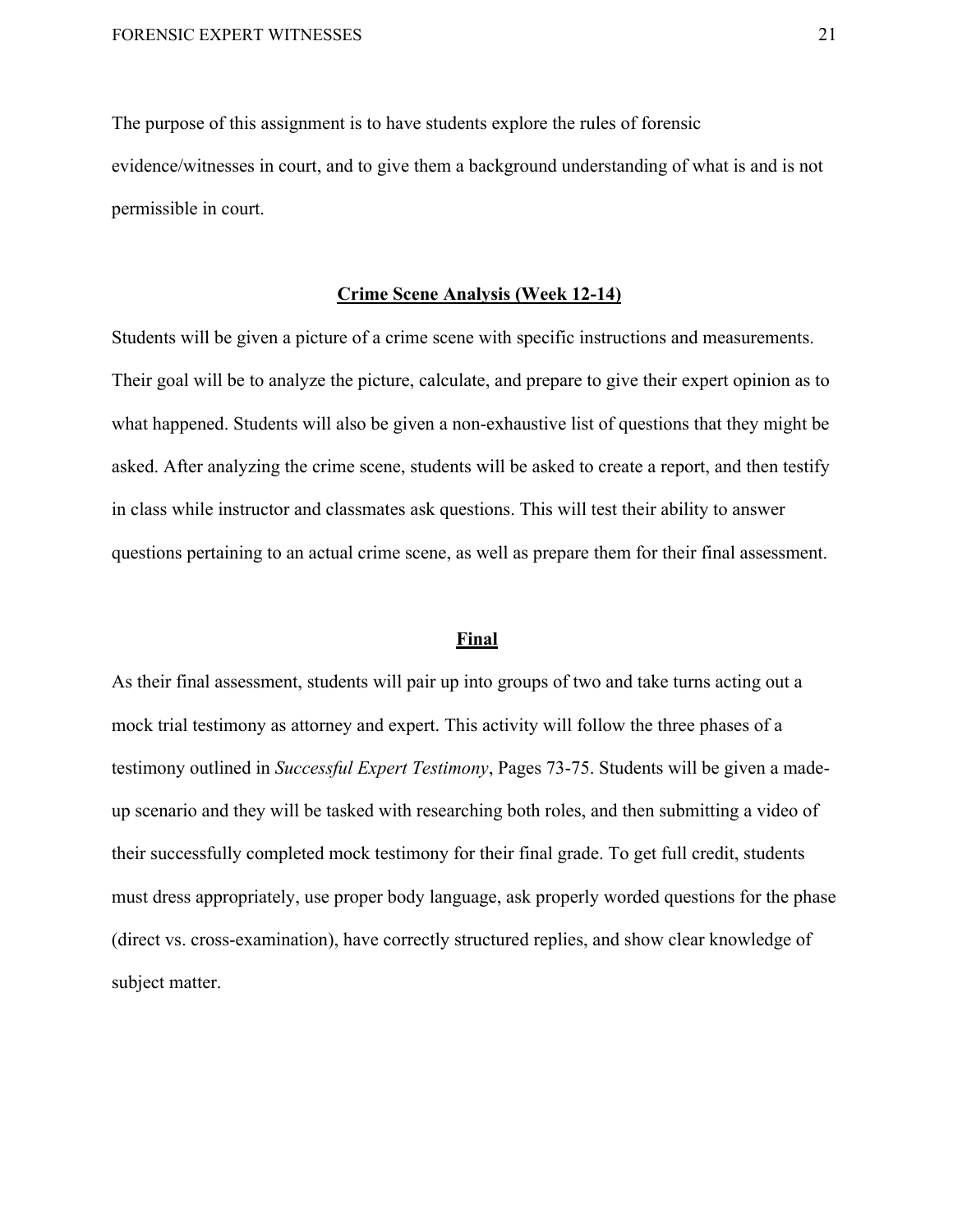# **Proposed Schedule**

| <b>Class</b> | <b>Topics</b>                                                                                                                                                                                                                                                                                                   | <b>Assignments (Due at following class)</b>                                                                                                                            |
|--------------|-----------------------------------------------------------------------------------------------------------------------------------------------------------------------------------------------------------------------------------------------------------------------------------------------------------------|------------------------------------------------------------------------------------------------------------------------------------------------------------------------|
| Week 1       | <b>Introductions &amp; Syllabus</b><br><b>Chapter 1 quick overview</b><br>-History of Experts in Trials<br>-Discovery and Deposition -<br>Expert's Role at Trial<br><b>Ronald Opus Exercise</b><br>https://www.youtube.com/watch?<br>v=weZbhbAwCns<br>Video:<br>https://www.youtube.com/watch?<br>v=TUx1EsnKcVw | "Get to know you" quiz<br>Read Chapters 2 & 3<br>Vocab Assignment #1                                                                                                   |
| Week 2       | <b>Reading Quiz #1</b><br><b>Chapter 2</b><br>-What is Science?<br>-Protocols and Publishing<br>-Admissibility<br><b>Chapter 3</b><br>-Attorney's<br>-U.S. Court System<br>-Judges -<br>Juries<br>-Experts<br>-Scientists<br><b>Assign Mid-Term Paper</b>                                                       | Read Chapter 4<br>Vocab Assignment #2<br>Start thinking of mid-term topic                                                                                              |
| Week 3       | <b>Reading Quiz #2</b><br><b>Chapter 4</b><br>-Discovery<br>-Components<br>-Expert's role<br>-Criminal Cases                                                                                                                                                                                                    | Read Chapter 5 Read:<br>https://www.mdcourts.gov/data/opini<br>ons/coa/2020/47a19.pdf<br>Vocab Assignment #3<br>Discussion Board #1<br>Initial Post and 2 replies<br>O |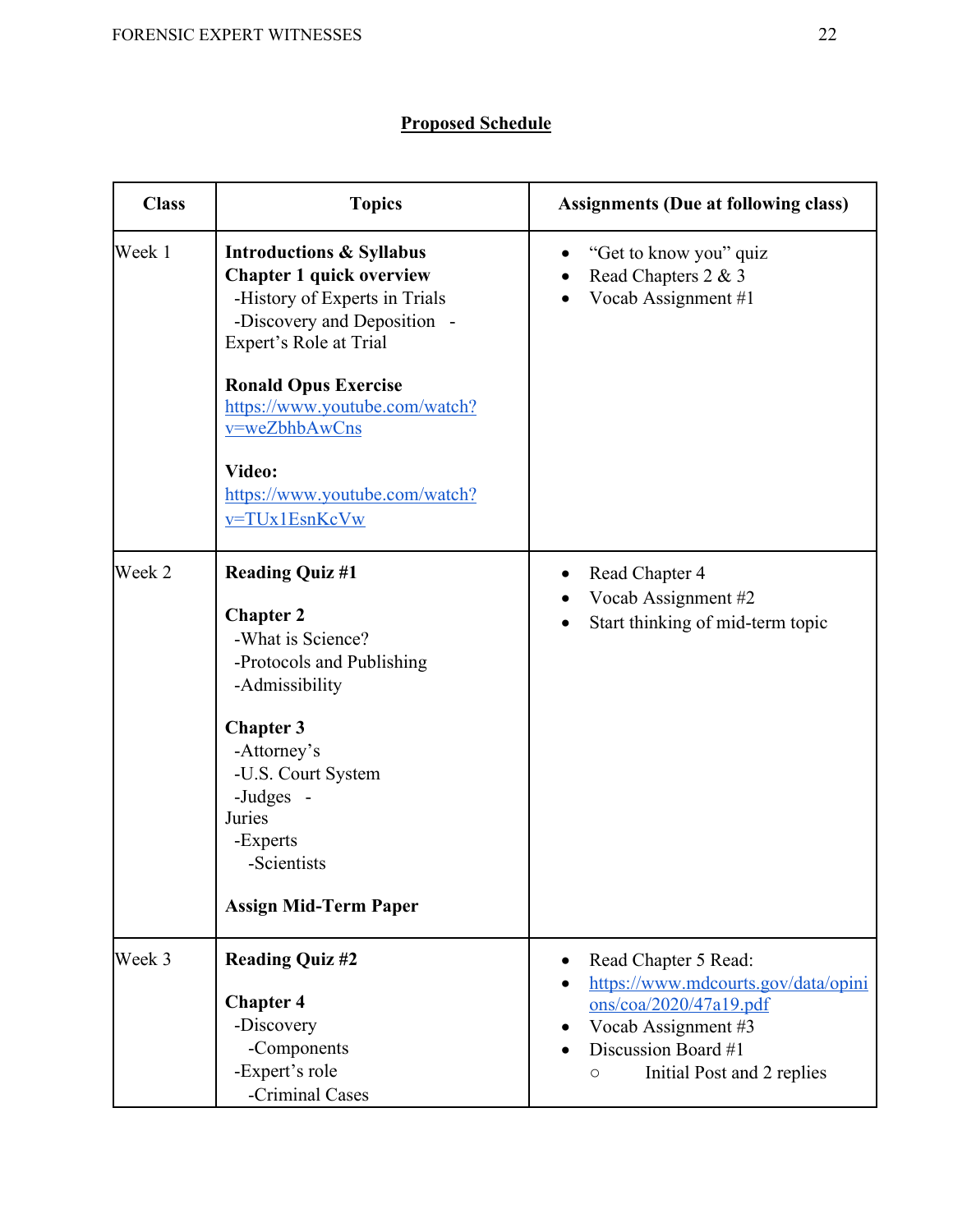|        | -Civil Cases<br>-Preparation<br>-Federal Rules of Evidence<br>-Witness vs. Expert testimony<br>- Rule 702 & 703<br><b>In-Class example of Deposition</b><br>Video:<br>https://www.youtube.com/watch?<br>v=EytZ EMfyLs<br>https://www.youtube.com/watch?<br>v=W192bHtrOvA |                     |
|--------|--------------------------------------------------------------------------------------------------------------------------------------------------------------------------------------------------------------------------------------------------------------------------|---------------------|
| Week 4 | <b>Reading Quiz #3</b>                                                                                                                                                                                                                                                   | Read Chapter 6 & 7  |
|        | <b>Chapter 5</b><br>-Written Reports<br>-Communicating with Attorneys -<br>What to do without Attorney<br>communication<br>-self presentation<br>-Phases of testimony at trial<br><b>Expert witness guest speaker</b><br>$-OR-$                                          | Vocab Assignment #4 |
| Week 5 | <b>Report Writing Workshop</b><br><b>Reading Quiz #4</b>                                                                                                                                                                                                                 | Read Chapter 8      |
|        | <b>Chapter 6</b><br>-Direct Examination of Experts<br>-Redirect Examination<br>-Instructional Materials<br>-Creating Instructional Materials<br>-Presenting Complex Data                                                                                                 | Vocab Assignment #5 |
|        | <b>Chapter 7</b><br>- Visually Displaying Quantitative                                                                                                                                                                                                                   |                     |
|        | Information                                                                                                                                                                                                                                                              |                     |
|        | -Graphs, Graphics, and Comparisons<br>in Court<br>-Demonstrations                                                                                                                                                                                                        |                     |
|        | Video:                                                                                                                                                                                                                                                                   |                     |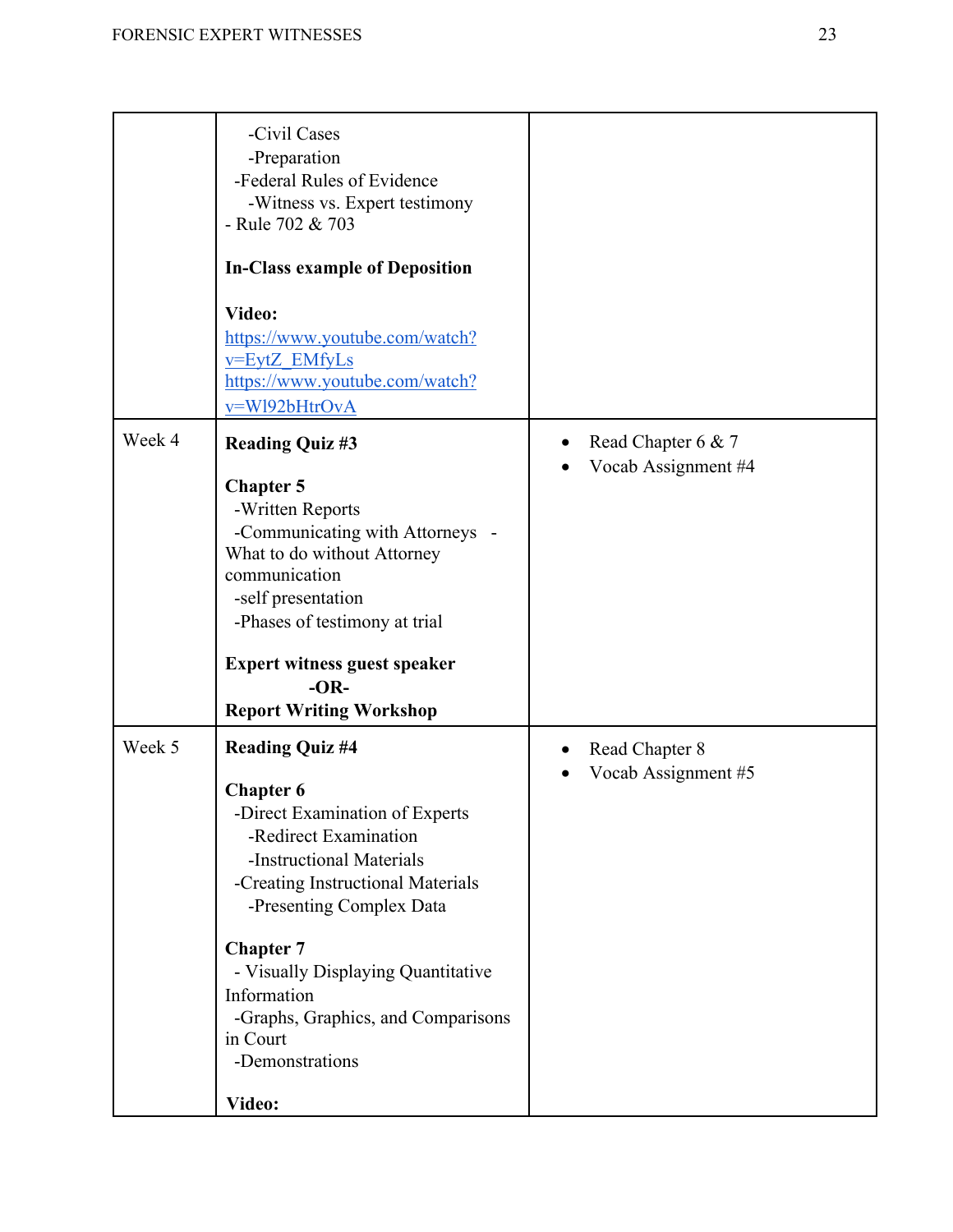|        | https://www.youtube.com/watch?<br>v=AZ1cyFy7hJQ                                                                                                                                                                                                                                                                                                                |                                                                                                                                                                          |
|--------|----------------------------------------------------------------------------------------------------------------------------------------------------------------------------------------------------------------------------------------------------------------------------------------------------------------------------------------------------------------|--------------------------------------------------------------------------------------------------------------------------------------------------------------------------|
| Week 6 | <b>Reading Quiz #5</b>                                                                                                                                                                                                                                                                                                                                         |                                                                                                                                                                          |
|        | <b>Chapter 8</b><br>-Cross-Examination<br>-Attorney's Goals<br>-Cross-Examination Techniques<br>-Attacking the Expert's Expertise,<br>Qualifications, and Conclusions<br>-Using Hypotheticals<br>-Testing the Entire Field<br>-Reducing Vulnerability to cross-<br>examinations<br>-What happens after cross-<br>examination                                   | <b>Mid-Term Due Friday night</b><br>before break<br>Read Chapter 9 pages 125-134<br>Vocab Assignment #6<br>Discussion Board #2<br>One initial and two replies<br>$\circ$ |
| Week 7 | <b>Mid-semester break</b>                                                                                                                                                                                                                                                                                                                                      |                                                                                                                                                                          |
| Week 8 | <b>Reading Quiz #6</b><br><b>Chapter 9: Ethics Part 1 -</b><br>What is ethics vs. morals?<br>-Unethical Conduct<br>-Examples of Misconduct<br>-Scientist and Attorney<br>-Interprofessional Relationships<br>-American Academy of Forensic<br>Sciences Code of Conduct<br>Video:<br>https://www.youtube.com/watch?<br>v=IOiYoP5bJ8M<br><b>Class Discussion</b> | Read Chapter 9 pages 134Vocab<br>Assignment #7<br>Discussion Board #3<br>One initial and two replies<br>О                                                                |
| Week 9 | <b>Introduce and Assign Final</b><br><b>Reading Quiz #7</b><br><b>Chapter 9: Ethics Part 2</b>                                                                                                                                                                                                                                                                 | Find partner for Final<br>Vocab Assignment #8<br>Create 2 questions for the guest<br>speaker                                                                             |
|        | -How to Avoid Abuse                                                                                                                                                                                                                                                                                                                                            |                                                                                                                                                                          |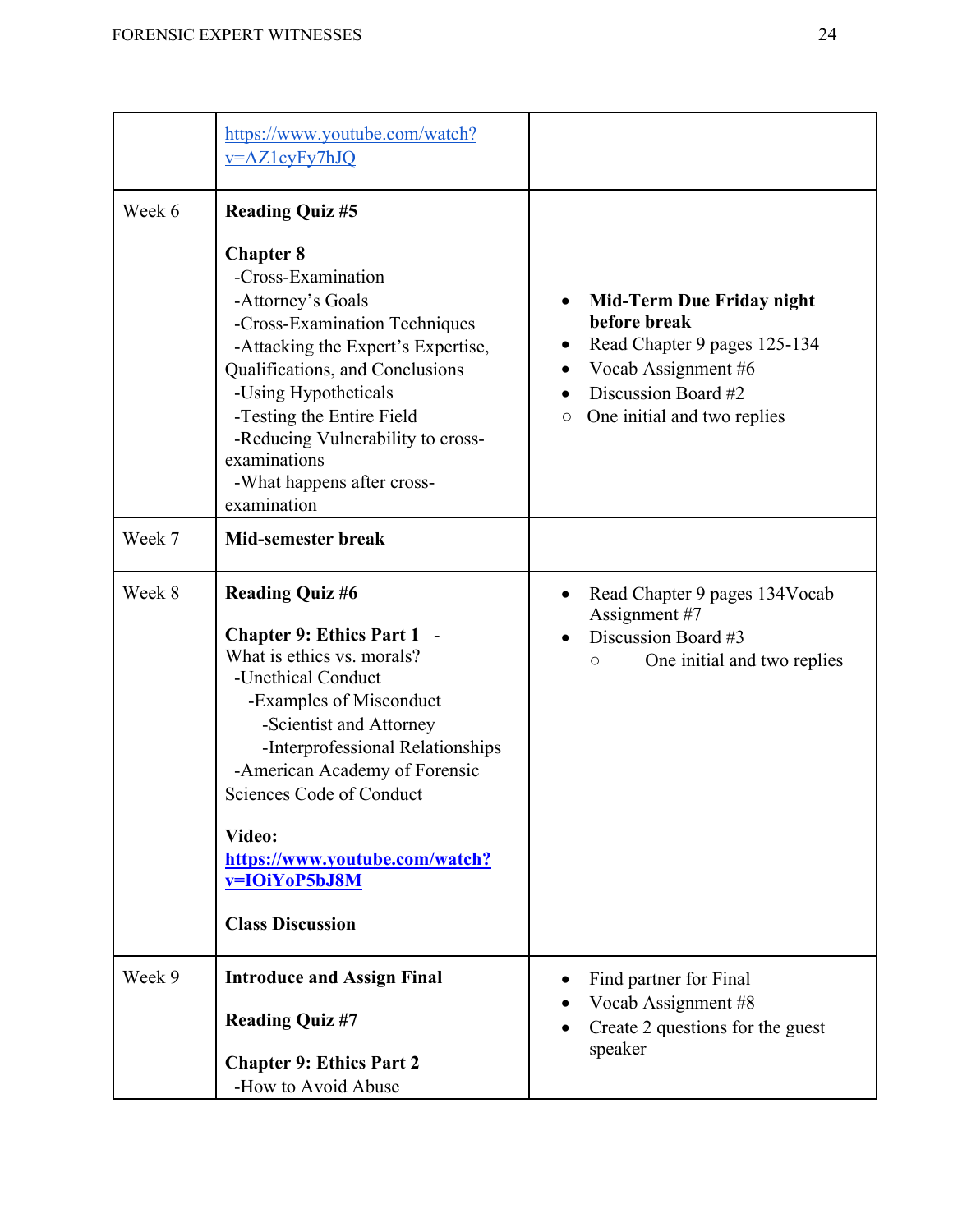|         | -Primary Ethical Issues<br>-False and/or Altered Data<br>-False Testimony<br>-Recanting Positions<br>-Conflict of Interest<br>-Abuses<br>-By Experts & Attorneys<br>-Your Rights as a Witness<br>-Countering the Claim of Junk Science                                                                                     |                                                                                                                                                                                                                                                                                                                                                                                                                  |
|---------|----------------------------------------------------------------------------------------------------------------------------------------------------------------------------------------------------------------------------------------------------------------------------------------------------------------------------|------------------------------------------------------------------------------------------------------------------------------------------------------------------------------------------------------------------------------------------------------------------------------------------------------------------------------------------------------------------------------------------------------------------|
| Week 10 | <b>Reading Quiz #8</b><br><b>Attorney guest speaker</b><br>Discuss:<br>How they choose expert witnesses<br>How to prepare questions for expert<br>witnesses<br>-How a typical examination is performed<br>-What they question and why<br>-Student Questions<br>*This is aimed to help students prepare<br>for their final* | Read:<br>https://pvteyes.com/all-about- the-<br>expert-witness-part-1-<br>anintroduction-to-expert-witnesses/<br>https://pvteyes.com/all-about- the-expert-<br>witness-part-2-howto-become-an-expert-<br>witness/<br>https://pvteyes.com/all-about- the-expert-<br>witness-part-3different-types-of-<br>expertwitnesses/<br>Vocab Assignment #9<br>Discussion Board #4<br>One initial and two replies<br>$\circ$ |
| Week 11 | <b>Reading Quiz #9</b><br><b>Types of Expert Witnesses</b><br>-Medical<br>-Forensic<br>-Accounting $&$ Security<br>-Vocational<br>*Allow students to explore field and<br>discuss which fields interest them*                                                                                                              | Watch:<br>https://www.youtube.com/<br>watch?v=0jltioeaEyY<br>https://www.youtube.com/watch?v=<br>gZ7CKKP3MY<br>https://www.youtube.com/<br>$\bullet$<br>$watch?v=h3-Pj-zbEq8$<br>Vocab assignment $#10$<br>$\bullet$                                                                                                                                                                                             |
| Week 12 | <b>Reading Quiz #10</b><br><b>Crash-Course in Forensic Analysis</b><br>-Glass Fracture Patterns<br>-Blood Splatter<br>-Fingerprint analysis<br>-Presumptive vs. Confirmatory tests                                                                                                                                         | Vocab Assignment #11<br>Analyze part 1 of crime scene                                                                                                                                                                                                                                                                                                                                                            |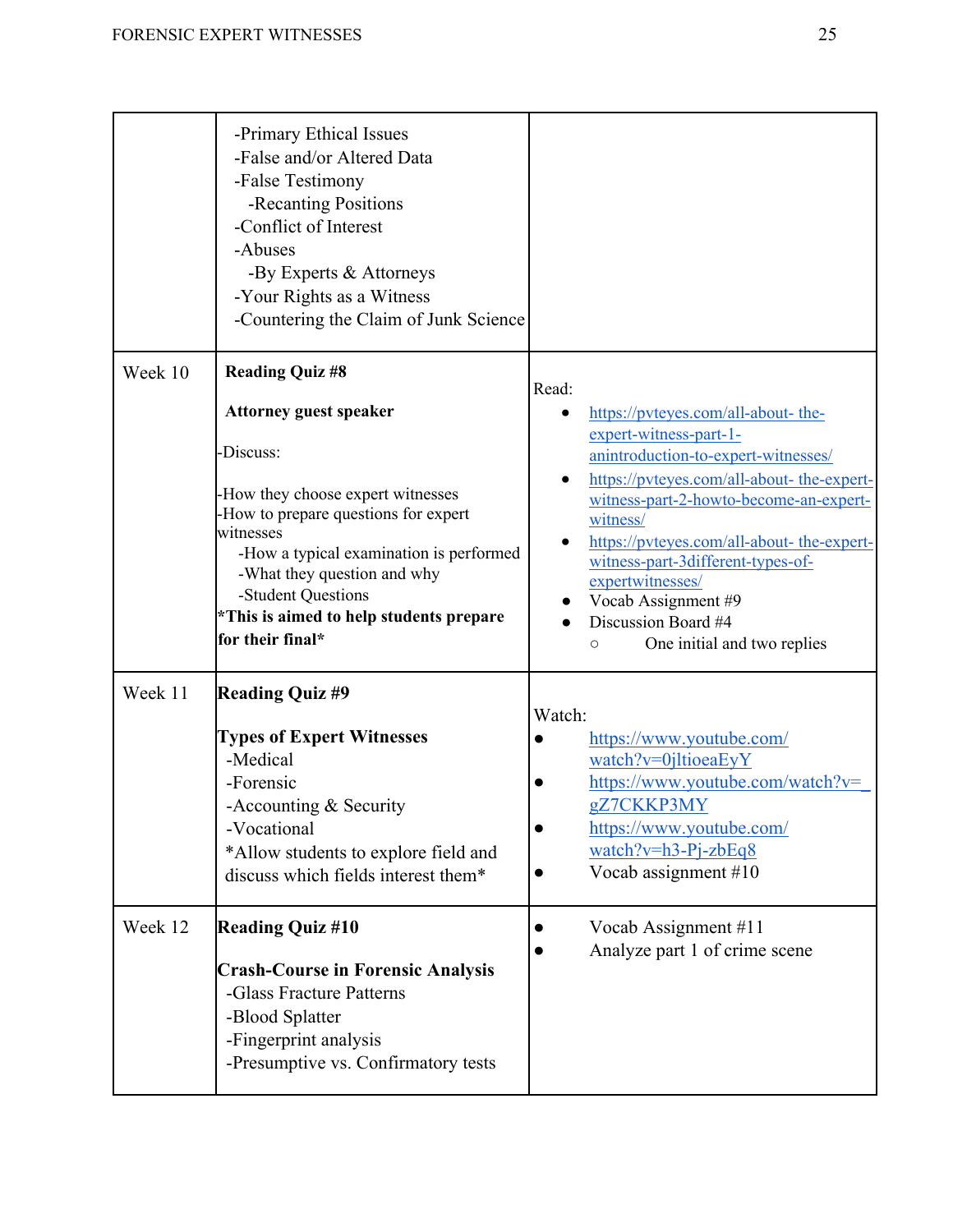| Week 13 | <b>Reading Quiz #11</b><br><b>Crash-Course in Forensic Analysis</b><br>Continued -<br>Arson<br>-Ballistics<br>-What different lab machines are used<br>for, what they tell us, and how to<br>interpret their findings. | Discussion Board #5<br>Analyze part 2 of the crime scene<br>given and prepare to give an expert<br>testimony. |
|---------|------------------------------------------------------------------------------------------------------------------------------------------------------------------------------------------------------------------------|---------------------------------------------------------------------------------------------------------------|
| Week 14 | <b>Crime Scene Analysis Assessment</b>                                                                                                                                                                                 | Work on Final Assignment                                                                                      |
| Week 15 | <b>Look at Certification Exam Sample</b><br><b>Questions</b><br><b>Final Questions</b><br><b>Conclusion of class</b>                                                                                                   | <b>Final Due at time of scheduled</b><br>exam time block                                                      |

# **Conclusion**

In recent years, forensic expert witnesses have been shown to have an increasing importance in the courtroom. It is also becoming apparent with recent studies that there might be a need for regulating who can become a witness, in addition to giving existing witnesses current studies surrounding which courtroom practices they should be using. Just as a lawyer needs to pass their respective BAR exam, forensic scientists should be required to pass an initial certification exam and maintain this certification throughout their career stating that they have met the minimum requirements needed to be an expert witness. This training would entail current analytical practices, new discoveries in the field of forensics, new psychological tips on how to present oneself to a jury, and general practices in the field of expert witnesses. The goal of this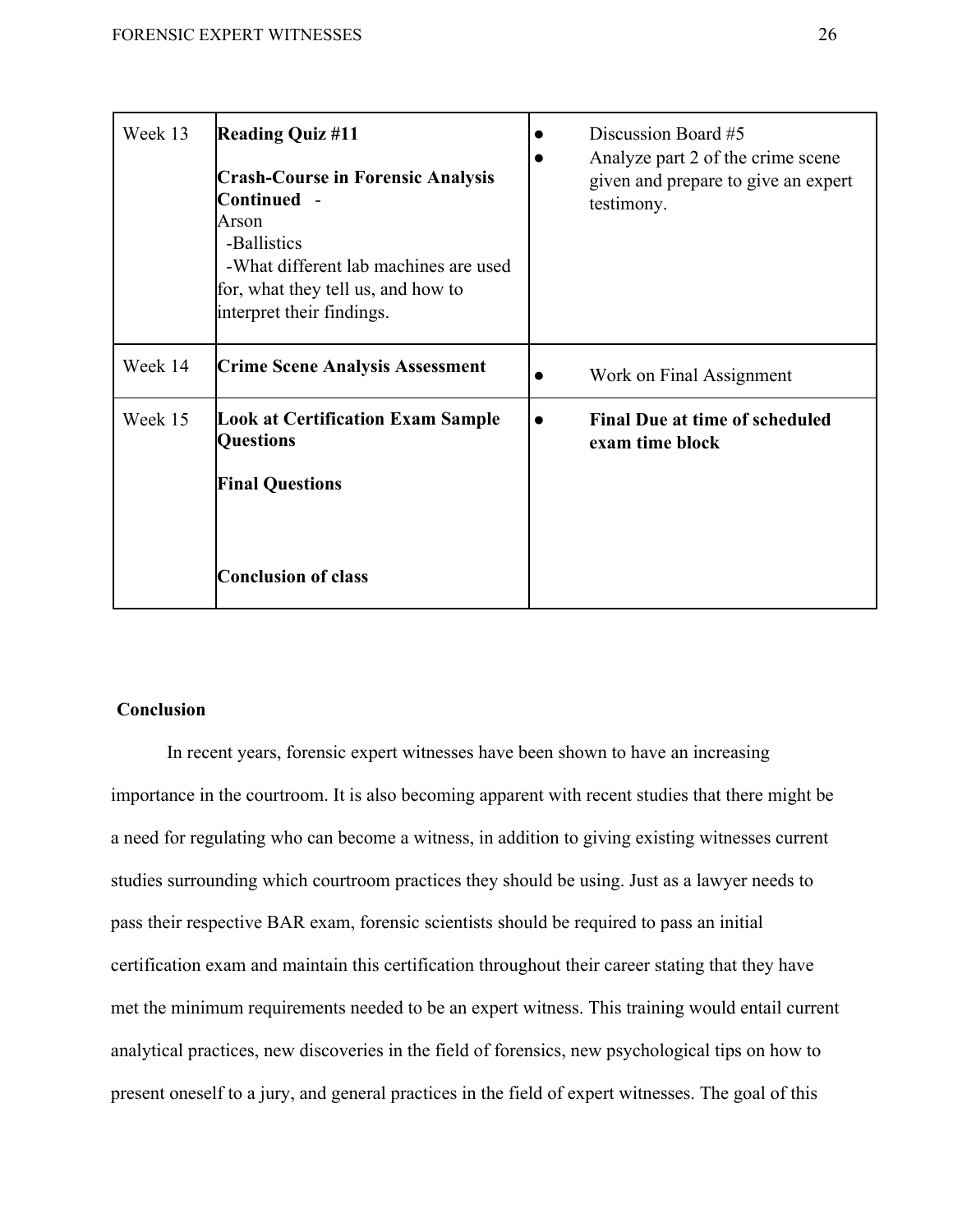training is not to overwrite the knowledge that these experts have from their previous formal training, but rather to advance their presence in the courtroom and to ensure that both parties in a criminal case are receiving a fair trial. In addition to this movement, I have further proposed a course that would outline the world of forensic expert witnesses, and one that would provide students with the tools necessary to obtain their certification. Forensic witnesses are an essential part of the courtroom and are most of the time the deciding factor in a case, so if we are trusting these experts for information on whether to convict someone, then we should ensure that the defendant's life outcomes are not swayed by under-qualified people.

# **References**

Anjelica Cappellino, J. D. (2021, August 9). Expert witnesses in high-profile litigation: Three defining trials. Expert Institute. Retrieved March 11, 2022, from https://www.expertinstitute.com/resources/insights/expert-witnesses-high-profilelitigationthree-defining-trials/

Bailey, D. (2020). Courtroom testimony syllabus. University of Texas at Tyler. Retrieved March

- 11, 2022, from https://www.uttyler.edu/socialsciences/files/\_s20-syllabi/crij4345-s20.pdf
- CSAFE. (2017, July 15). Get to know the different types of forensic scientists. Center for Statistics and Applications in Forensic Evidence. Retrieved April 8, 2022, from https://forensicstats.org/blog/2017/07/15/get-know-different-types-forensic-scientists/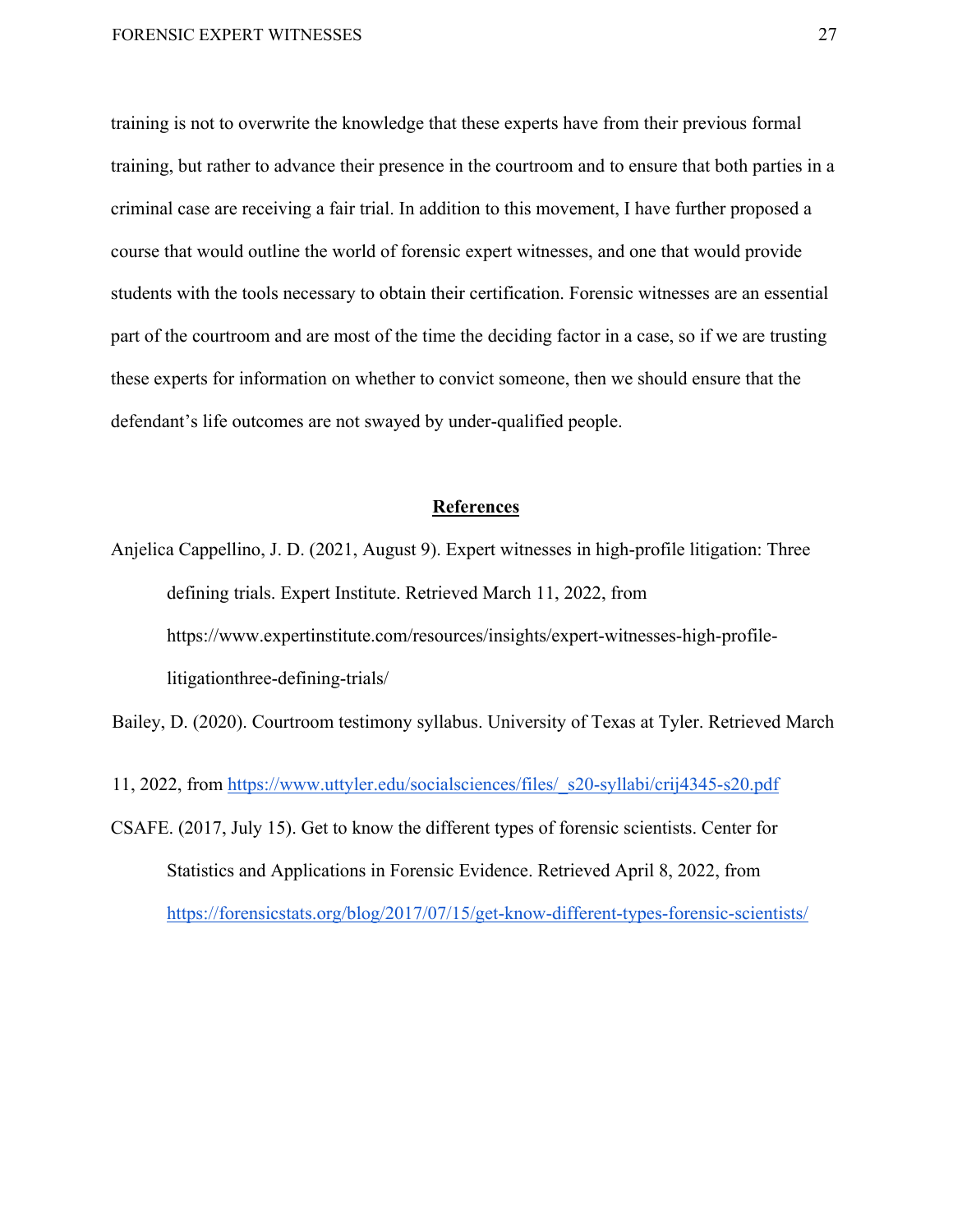# **Works Cited**

Alldredge, John (2015) "The "CSI Effect" and Its Potential Impact on Juror Decisions," Themis: Research Journal of Justice Studies and Forensic Science: Vol. 3, Article 6. https://doi.org/10.31979/THEMIS.2015.0306 https://scholarworks.sjsu.edu/themis/vol3/iss1/6

Belanger, A. (2020, April 3). 6 major types of forensics/ CSI evidence presented at trial.

Manasseh, Gill, Knipe & amp; Bélanger. Retrieved May 5, 2022, from https://manassehandgill.com/2020/04/03/6-major-types-of-forensics-csi-evidencepresented-at-trial/

- Cole, S. A. (2015). A surfeit of science: The "CSI effect" and the media appropriation of the public understanding of science. Public Understanding of Science, 24(2), 130-146.
- Department of Justice. (2021, November 26). Forensic science. The United States Department of Justice. Retrieved April 7, 2022, from https://www.justice.gov/olp/forensic-science
- Eastwood, J., & Caldwell, J. (2015). Educating jurors about forensic evidence: Using an expert witness and judicial instructions to mitigate the impact of invalid forensic science testimony. Journal of forensic sciences, 60(6), 1523-1528.
- Houck, M., Funk, C., & Feder, H. (2018). Successful Expert Testimony, 5th ed. CRC Press, NY: Taylor & Francis Group.
- Innocence Project. (2021, October 13). Overturning wrongful convictions involving misapplied forensics. Innocence Project. Retrieved May 6, 2022, from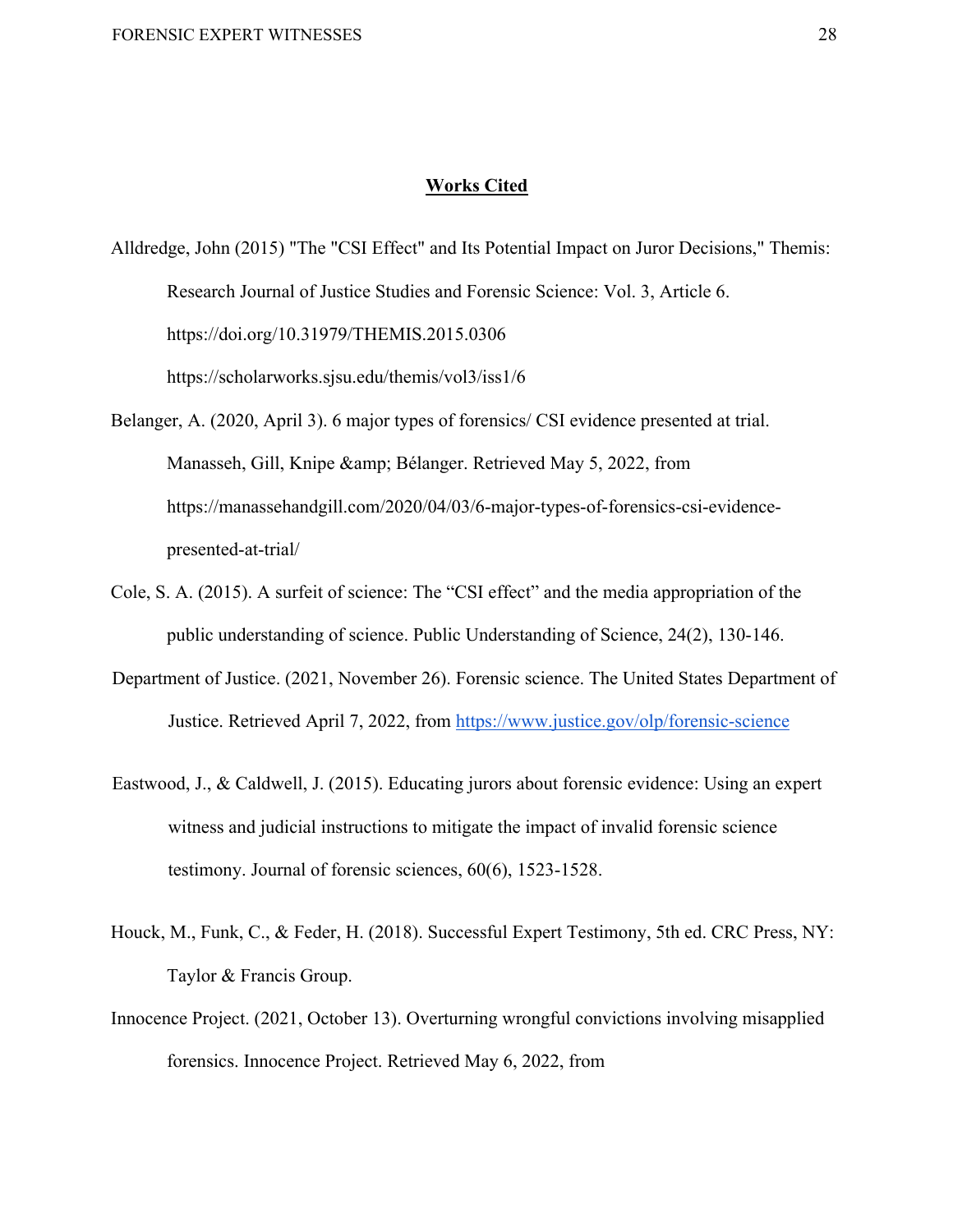https://innocenceproject.org/overturning-wrongful-convictions-involving-flawedforensics/

Kean, S. (2021, July 13). Why did Annie Dookhan Lie? Science History Institute. Retrieved May 5, 2022, from https://www.sciencehistory.org/distillations/why-did-anniedookhan-lie

- Koehler, J. J., Schweitzer, N. J., Saks, M. J., & McQuiston, D. E. (2016). Science, technology, or the expert witness: What influences jurors' judgments about forensic science testimony?. Psychology, Public Policy, and Law, 22(4), 401.
- Melbourn, H., Smith, G., McFarland, J., Rogers, M., Wieland, K., DeWilde, D., ... & Quarino, L. (2019). Mandatory certification of forensic science practitioners in the United States: A supportive perspective. Forensic Science International: Synergy, 1, 161-169.
- National Institute of Justice. (2020, May 27). Comprehensive Needs Assessment of Forensic Laboratories and Medical Examiner/Coroner Offices Points to Solutions for a System Under Stress. National Institute of Justice. Retrieved May 5, 2022, from https://nij.ojp.gov/topics/articles/comprehensive-needs-assessment-forensic-laboratoriesand-medical-examinercoroner#citation--0
- Pollock, J. M. (2022). Ethical dilemmas and decisions in criminal justice (11th ed.). Cengage Learning.
- Raeder, M. S. (2007). See no evil: wrongful convictions and the prosecutorial ethics of offering testimony by jailhouse informants and dishonest experts. Fordham Law Review , 76(3), 1413-1452.